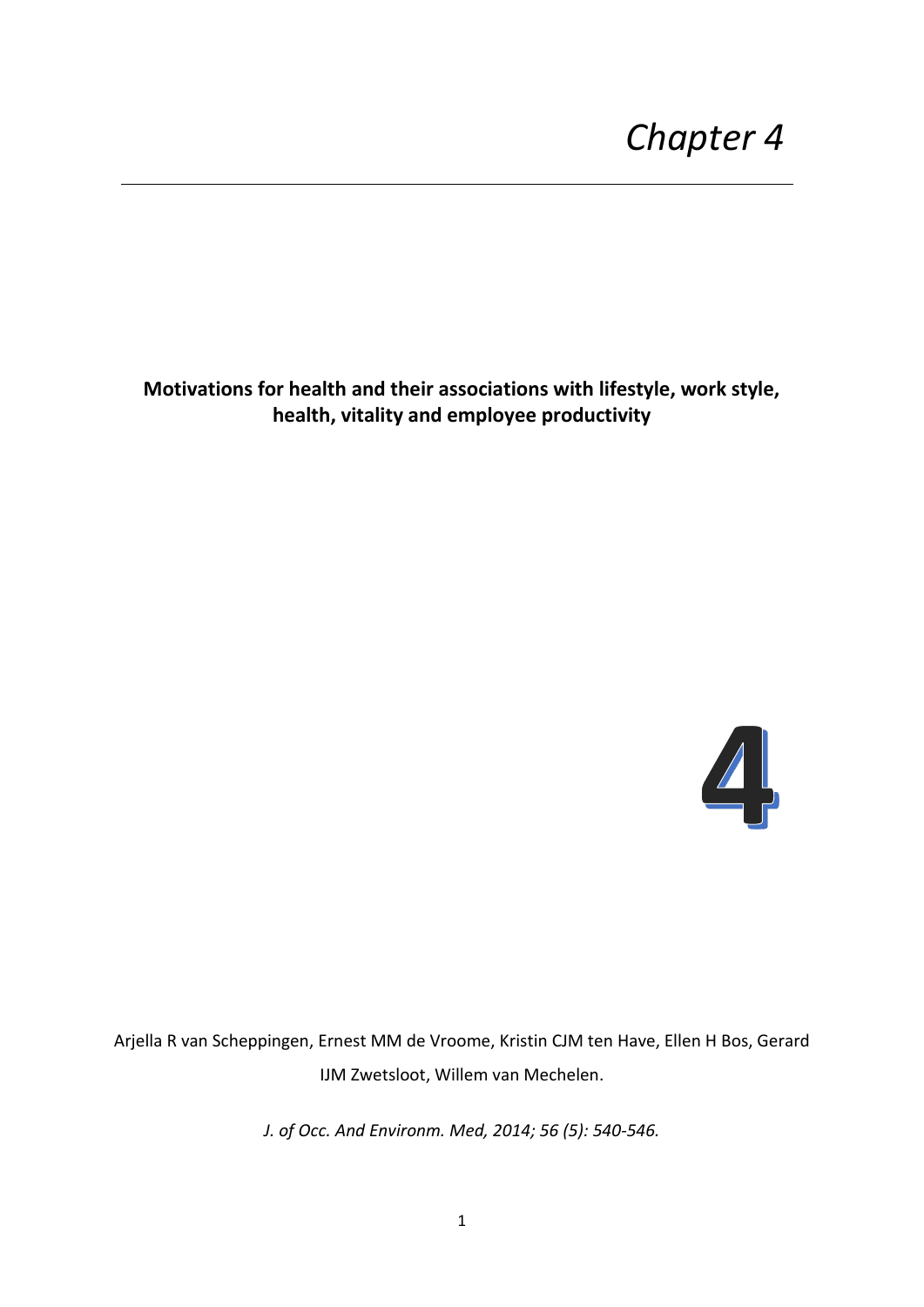### Abstract

**Objective.** Investigate employees' underlying motivational regulatory styles toward healthy living and their associations with lifestyle, work style, health, vitality and productivity.

**Methods.** Regression analyses on cross-sectional data from Dutch employees (N=629), obtained as baseline measurement before a workplace health promotion project.

**Results.** Controlled regulation was not associated with smoking and alcohol use, and negatively associated with physical activity, healthy dietary habits, relaxation, and a balanced work style. Autonomous regulation was positively associated with physical activity, healthy dietary habits and relaxation, and negatively associated with smoking and alcohol use. Healthy lifestyle and work style were associated with perceived health and vitality, which in turn were associated with employees' productivity (absenteeism and presenteeism).

**Conclusions.** Internalization of the value of health is important to promote a healthy lifestyle and work style among employees, and has meaningful business implications.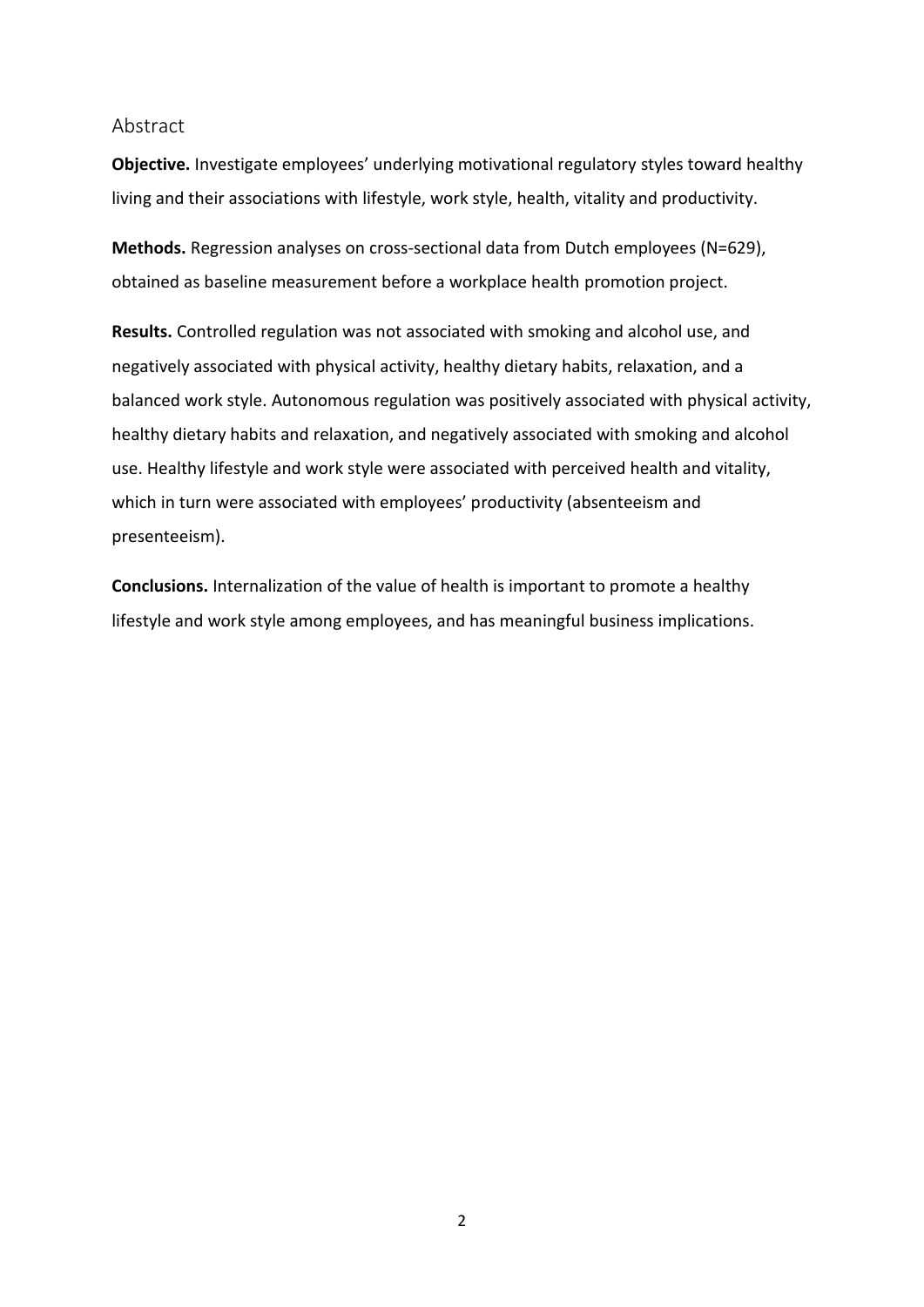### Introduction

A healthy workforce is an asset for any organisation<sup>1</sup>. Today, health is widely acknowledged as a codetermining factor for employee productivity, through which business performance may rise simultaneously<sup>2</sup>. Augmenting health in organizations may serve both health and business interests, which potentially enable a sustainable focus on health among large groups of individuals. The same applies for vitality at work. Whereas *health*, defined here as "a *complete state of physical, mental, and social well-being"* <sup>3</sup> , merely reflects a state, vitality at work particularly reflects a dynamic construct, as can be seen through an often used definition: *"High levels of energy and mental resilience while working; the willingness to invest effort in one's work, and persistence even in the face of difficulties"*<sup>4</sup> . Health and vitality at work are generally understood as related constructs<sup>5</sup>, which are, at least partially, affected by similar determinants.

Health behavior is an important determinant of both health and vitality at work<sup>5</sup>. Wellknown health-related lifestyles are physical activity, smoking, alcohol use, healthy eating and relaxation<sup>6</sup>. A healthy lifestyle among employees is believed to keep employees vital, and thereby contributes to their prolonged employability<sup>7</sup> and work ability<sup>8</sup>. Studies also indicate that employees with low vigorous activity patterns, that is, less than three times a week spending at least 20 minutes on severe physical activity<sup>9</sup>, are more likely to report productivity loss<sup>10</sup>. Consequently, various companies now offer lifestyle programs to promote the health and vitality of their employees. In practice, however, it seems difficult to encourage employees to participate in lifestyle interventions<sup>11, 12</sup>. Poor adherence to lifestyle programs and low participation rates among employees restrict the health and business impact of lifestyle interventions in companies, and may reduce the willingness of managers to invest in these kinds of health programs. To keep companies interested in lifestyle programs, a more profound knowledge of how to engage employees in healthy lifestyle behavior is needed. The essential question here is not so much *which* behavior should be changed, but rather *how* that change can be induced<sup>13, 14</sup>.

In this context, and in addition to a healthy lifestyle, a healthy *work* style may be equally important. Employee *work style*, defined here as "a *response to work demands in a certain*  environment<sup>' 15</sup>, is also associated with health among employees<sup>16, 17</sup>. Maintaining a healthy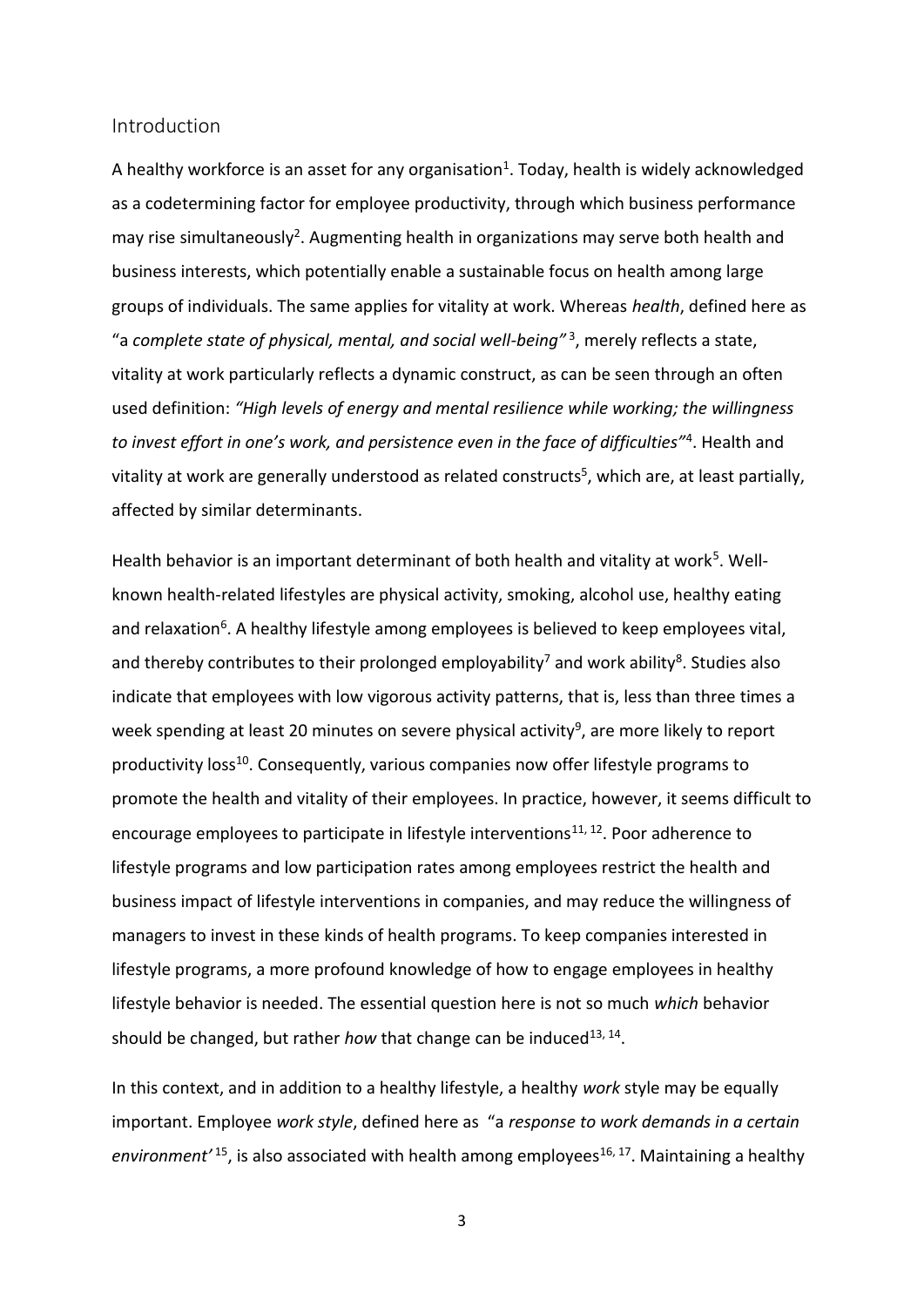work style among employees therefore appears important to keep the workforce healthy. This is particularly important in times of demanding and rapidly changing work environments, in which employees may work harder than before<sup>18</sup>. Although influenced by organizational culture<sup>19</sup>, work style, at least partially, represents an individual's behavioral construct. It is relevant to examine how employees can be encouraged to a healthy work style. To date, however, little is known about underlying motivational processes for healthy work styles and healthy lifestyles among employees. This study aims to contribute to this knowledge gap.

This study started from the premise that both a healthy lifestyle and a healthy work style are important for the health and productivity of employees. The aim was to contribute to the understanding of underlying motivational regulatory processes on a healthy lifestyle and a healthy work style among employees. This study joins the contemporary focus on motivational processes for lifestyle behaviors, for which motivational theories have been developed<sup>20</sup>. To date, most studies have focused on motivation for one specific health behavior. Nevertheless, transference ("spillover") effects between motivational regulatory styles and various types of health behavior may occur<sup>21</sup>, and seemed to be valid in practice for exercising and healthy eating<sup>22</sup>. It is relevant to examine whether these transference effects also occur among employees and which type of health behavior is involved.

The main aim of this study was to investigate the associations between underlying motivational regulatory styles and both a healthy lifestyle and a healthy work style among employees. Because the focus was on healthy living *in general*, attention is also paid to the possibly occurring transference effects. By linking a healthy lifestyle and a healthy work style to perceived health, vitality at work, presenteeism and absenteeism, this study also aimed to provide a business rationale for workplace health promotion.

### *Theoretical foundation*

This study was grounded in the Self-Determination Theory (SDT)<sup>23</sup>, a motivational theory on human motivation and personality, which is increasingly used in the health domain<sup>24-27</sup>. More specifically, in this study, a sub-theory of SDT, the Organismic Integration Theory<sup>28</sup> was used. According to the Organismic Integration Theory, people have qualitatively different reasons for health-promoting behaviors. In the Organismic Integration Theory,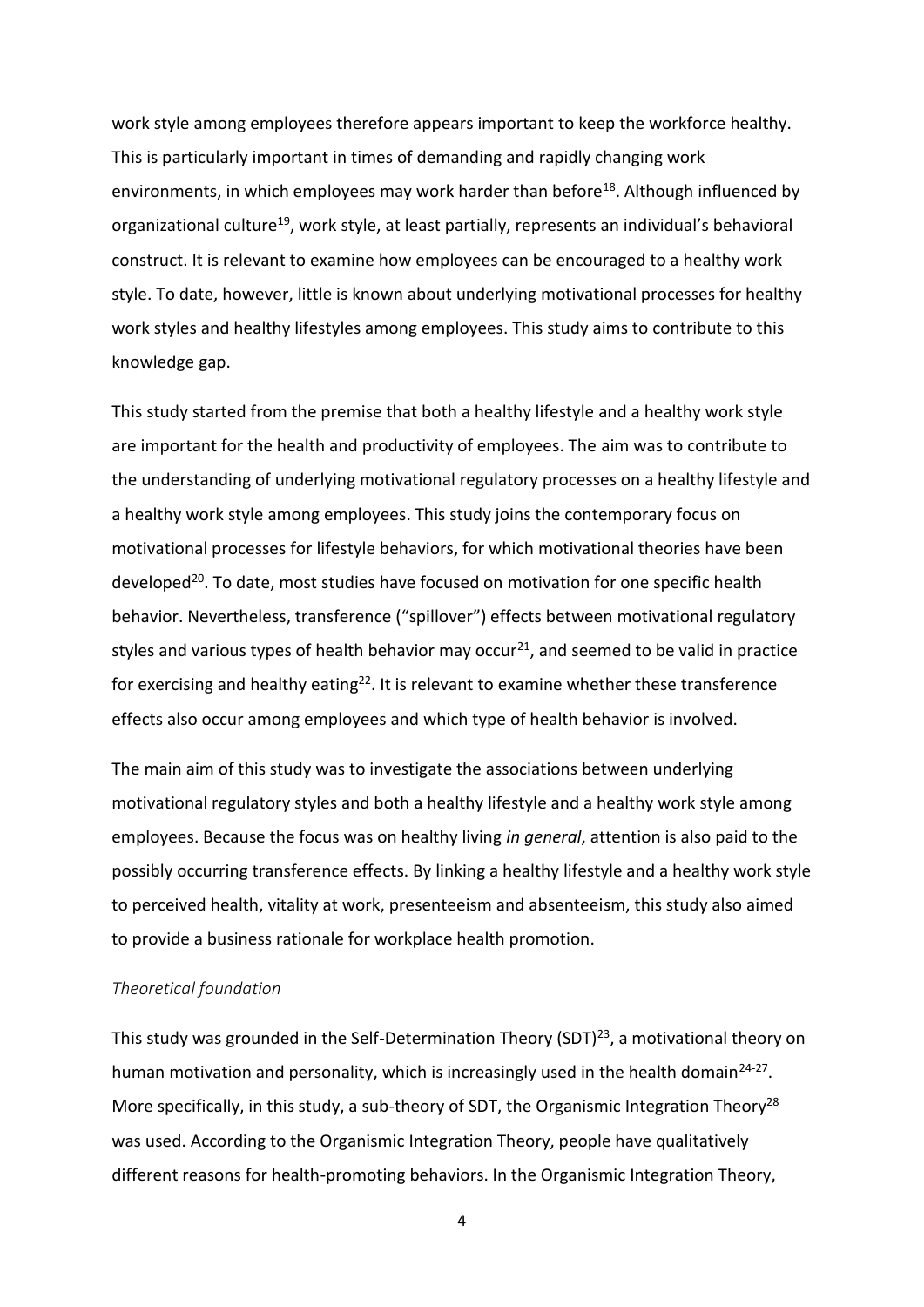*amotivation* describes a situation in which people are not motivated to perform a specific behavior, whereas *intrinsic motivation* is the prototype of autonomous regulation. Between these two extremes, four different types of motivation ("regulatory styles") are distinguished. These four regulatory styles can be placed along a continuum: external, introjected, identified and integrated regulation. The first regulatory style, *external regulation*, refers to motivation that occurs when behavior is regulated through external means, such as rewards<sup>29</sup> and punishments, and driven by a need or force to comply<sup>30</sup>. *Introjected regulation* refers to taking in the behavior, but not accepting it as one's own, and is performed to avoid guilt and shame, feeling bad about oneself and "must" or "have to" perform the behavior<sup>31</sup>. External and *introjected* regulation are described as *controlled* forms of motivation. In opposition to this, identified and integrated regulation are both *autonomous* forms of motivation. *Identified regulation* refers to accepting the value of the behavior as personally important; the behavior is valued and chosen volitionally. *Integrated regulation* refers to behavior that is congruent with personally endorsed values, goals and needs in general, which already are part of the self<sup>23</sup>. Movement along the regulatory continuum is part of an internalization process.

By investigating the associations between both controlled and autonomous regulation and a healthy lifestyle and work style, this study provides more clarity on the underlying motivational regulatory styles towards various types of health behavior among employees.

### Methods

This study was conducted before the start of a workplace health promotion project within a Dutch dairy company, in which various health-promoting activities were applied. For example, the organization initiated and intensified the dialogue on the value of health and vitality. In addition, there were collective health-promoting activities, such as lunch walking, the company providing free fruits, and sports and other physical activities. This health project was preceded by a baseline questionnaire in June 2011, and this baseline questionnaire was used for the study.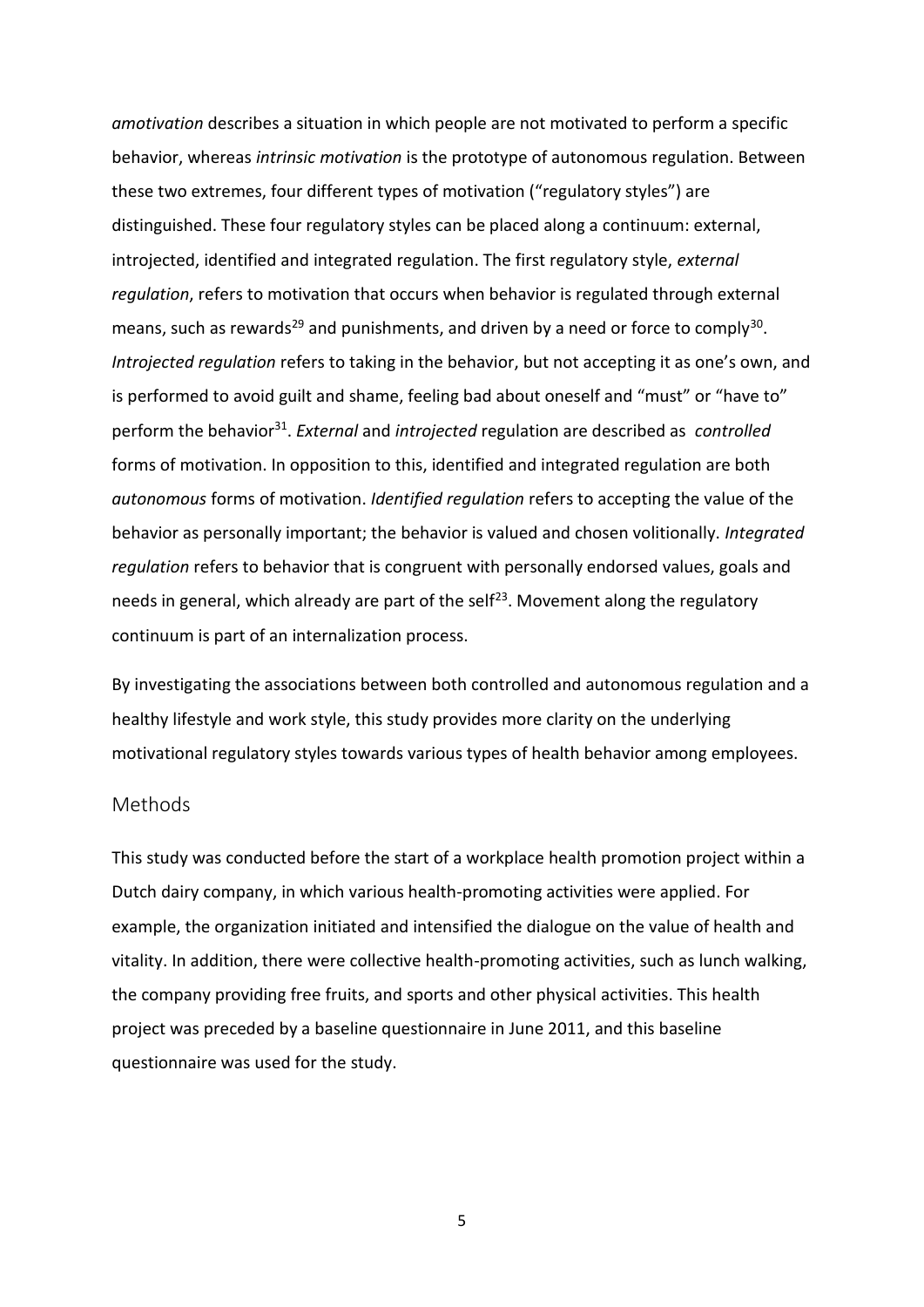#### *Design and study population*

Before starting the health project, all employees (*n* = 1132) of the company were asked to complete an online questionnaire. They received a letter or an e-mail with a unique code, allowing them to log in to a Web page. Employees were free to fill in the questionnaire at work or at home. In total, 629 employees (55%) completed the entire questionnaire. Incomplete questionnaires (*n* = 33) were excluded from the data analyses, resulting in a cross-sectional file with no missing data.

#### *Measures*

### Regulatory styles

A modified version of the Exercise Self-Regulation Questionnaire (SRQ-E)<sup>32</sup> was used to assess the motivational regulatory styles. In research, the SRQ is often adapted for and used in several specific domains, for example in the work domain<sup>33</sup>, or the health care domain<sup>34</sup>. In this study, the 12 items of the SRQ-E were adapted to tap the different motivational styles toward healthy living *in general*, instead of motivation toward exercising in specific. With this, this study remained true to the original SRQ concept, but was tailored to the study objectives and the needs of the organizational context. Employees were asked to indicate the extent to which several reasons for healthy living applied to them (response categories: 1 "strongly disagree" - 5 "strongly agree"). The internal reliabilities of the adapted scales were calculated and are presented hereafter.

*Controlled regulation* was computed by averaging the six items on external and introjected regulation (Cronbach  $\alpha$  = 0.78). Item examples are as follows: "Because I want others to see me as a healthy person" (external), and "Because I feel pressured to live healthily" (introjected).

*Autonomous regulation* was computed by averaging the six items on identified and intrinsic regulation (Cronbach  $\alpha$  = 0.81). Item examples are as follows: "Because it is personally important to me" (identified), and "Because it is fun and interesting" (intrinsic).' Lifestyle and work style

*Physical activity* was measured by two items about weekly levels of physical activity: "How many days a week do you spend at least 30 minutes doing moderate physical activities, comparable to walking or cycling?", and: "How many days a week do you spend at least 20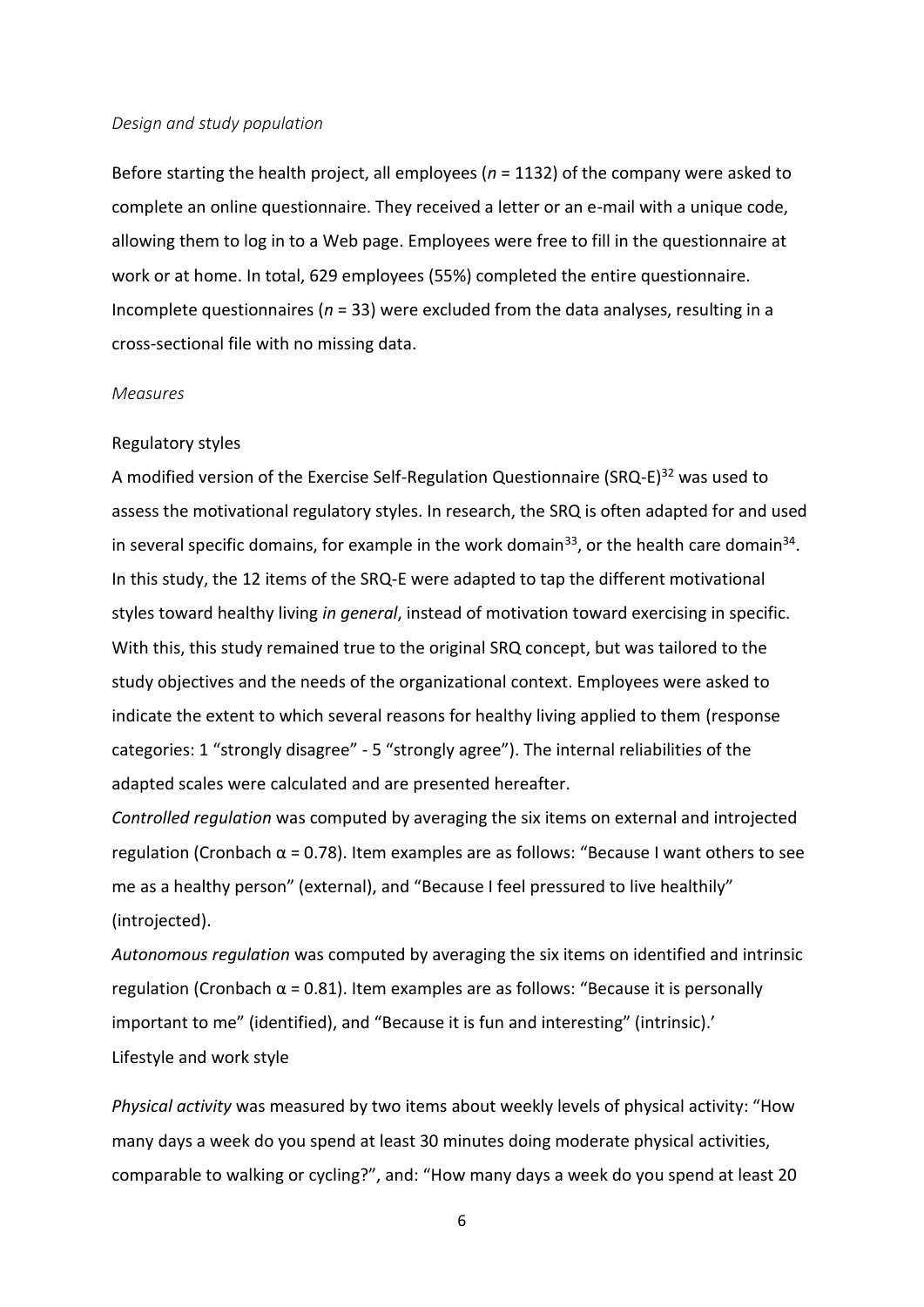minutes doing severe physical activity which makes you perspire?". These questions were derived from the Dutch physical activity public health guideline<sup>9</sup>.

*Smoking* and *alcohol intake* were each measured by one item: 'How many cigarettes do you, as a rule, smoke weekly?' and: 'How many alcoholic drinks do you, as a rule, have weekly?'. Single-item measurements have been demonstrated to be a reliable method to investigate health behaviors, in particular when objective facts are asked<sup>35</sup>.

*Healthy dietary habits* were assessed by averaging three items of the Short Food Frequency Questionnaire<sup>36</sup> about breakfast habits, and about fruit and vegetable intake: "How many days a week do you have breakfast, do you eat vegetables, and do you eat fruit", respectively (0 to 7 days).

*Relaxation* was measured with two self-developed items on five-point Likert scales (1 "totally disagree" to 5 "totally agree"). Items were as follows: "I experience enough relaxation moments during work", and "I experience enough moments of relaxation in my private situation".

Having a *balanced work style* was measured with six items, derived from the work style scale of Feuerstein et al.<sup>37</sup> and Feuerstein & Nicholas<sup>15</sup>. Items on the use of breaks, physical complaints, making high demands on one's own performance at work and on having energy after work, were assessed on five-point Likert scales (1 "almost never" to 5 "almost always"). Item examples are as follows: "At work, I take a break to have lunch", and "At the end of a working day, I experience physical complaints that are due to my work style" (reversed); Cronbach  $\alpha$  = 0.65.

Perceived health, vitality at work, and productivity (absenteeism and presenteeism)

*Perceived health* was measured through a self-rating health question on a five-point Likert scale: "How would you estimate your current state of health?". Responses were 1 "poor", 2 "rather poor", 3 "good", 4 "very good" and 5 "excellent". This single item health scale has been demonstrated to be a reproducible and reliable health measure<sup>38</sup>. *Vitality at work* was measured with the vitality subscale of the Utrecht Work Engagement Scale<sup>4</sup>. This six-item scale was assessed on seven-point Likert scales (0 "never" to 6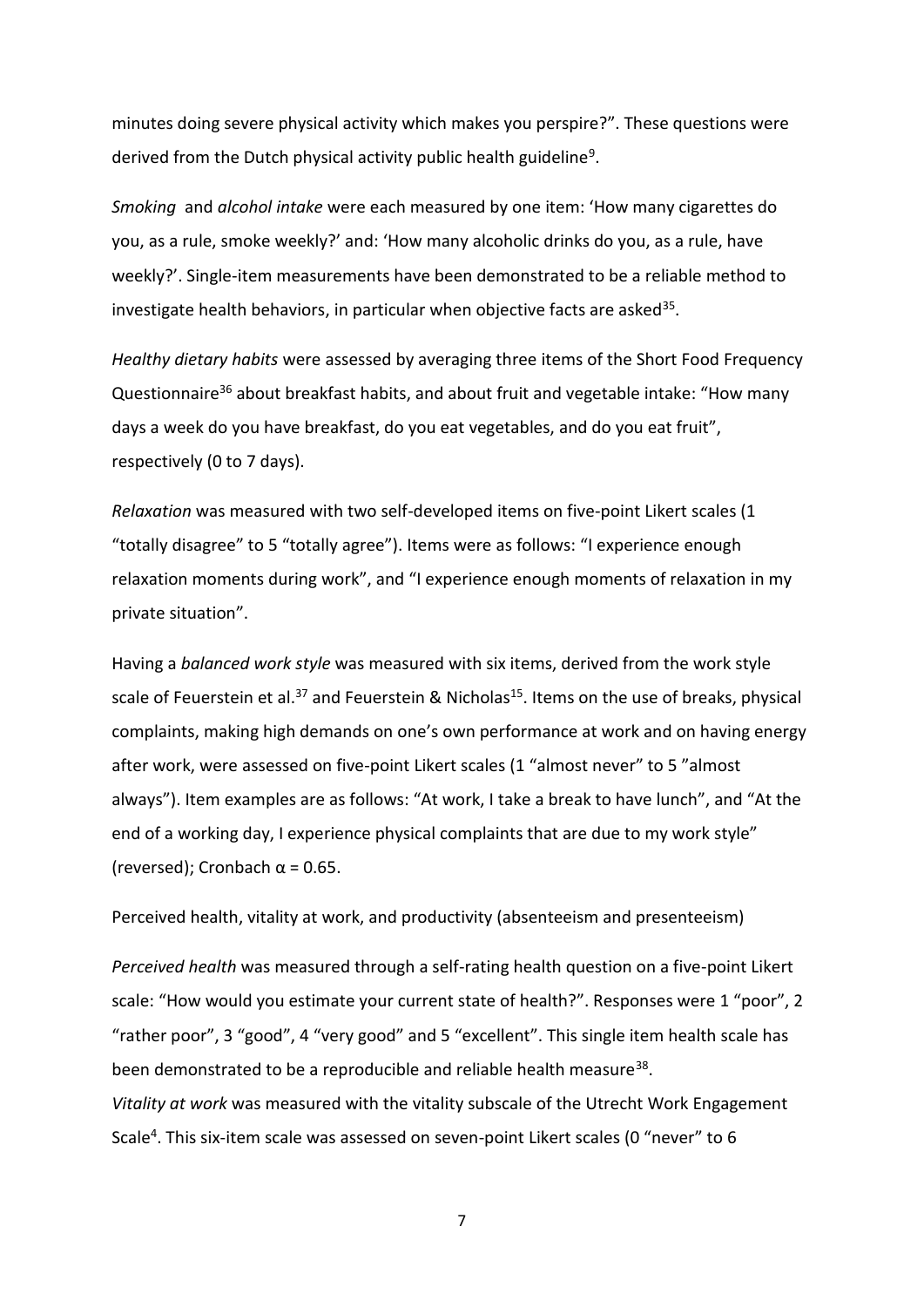"always"). An item example is as follows "At work, I feel bursting with energy"; Cronbach  $\alpha$  = 0.88.

*Absenteeism* was measured with one question on self-reported sickness absenteeism: "How many days have you been absent due to sickness in the past 12 months". Responses 1 "zero days", 2 "1 to 9 days", 3 "10 to 24 days", 4 "25 to 100 days", and 5 "more than 100 days". *Presenteeism*, defined as sub-optimally working due to health complaints<sup>39</sup>, was assessed with three items on five-point Likert scales (1 "almost never", 5 "almost always"). An item example is as follows: "How many times was your work hampered by health complaints"; Cronbach  $\alpha$  = 0.79.

Covariates were gender (women/ men), age (5-year groups) and educational level (primary, secondary, and higher education). Because we assumed that the analyses potentially could be influenced by shiftwork and kind of work, these variables were used as covariates as well (shiftwork  $0 =$  "no shift work",  $1 =$  "shift work"; kind of work:  $0 =$  "both physical and mental work, or mainly mental work",  $1 =$  "mainly physical work").

### *Statistical procedure*

Descriptive statistics (means, standard deviations) and bivariate Pearson correlation coefficients of all variables were computed. The Pearson correlation coefficient was used, because it is robust and retains power, even when distributional assumptions are violated<sup>40</sup>.

Subsequently, a series of multivariate linear regression analyses were performed. First, lifestyle factors (physical activity, smoking, alcohol use, healthy dietary habits and relaxation) and having a balanced work style were regressed on controlled and autonomous regulation, respectively. Then, perceived health and vitality at work were regressed on the regulatory styles, lifestyle and work style behaviors. Finally, absenteeism and presenteeism were regressed on the regulatory styles, lifestyle and work style behaviors, and on perceived health and vitality at work. All analyses were adjusted for gender, age, educational level, shiftwork, and kind of work (mental or physical).

To prevent distortion of the various scales, the standardized β's are used in the analyses. For all analyses *P* < 0.05 was interpreted as a significant difference (two-tailed).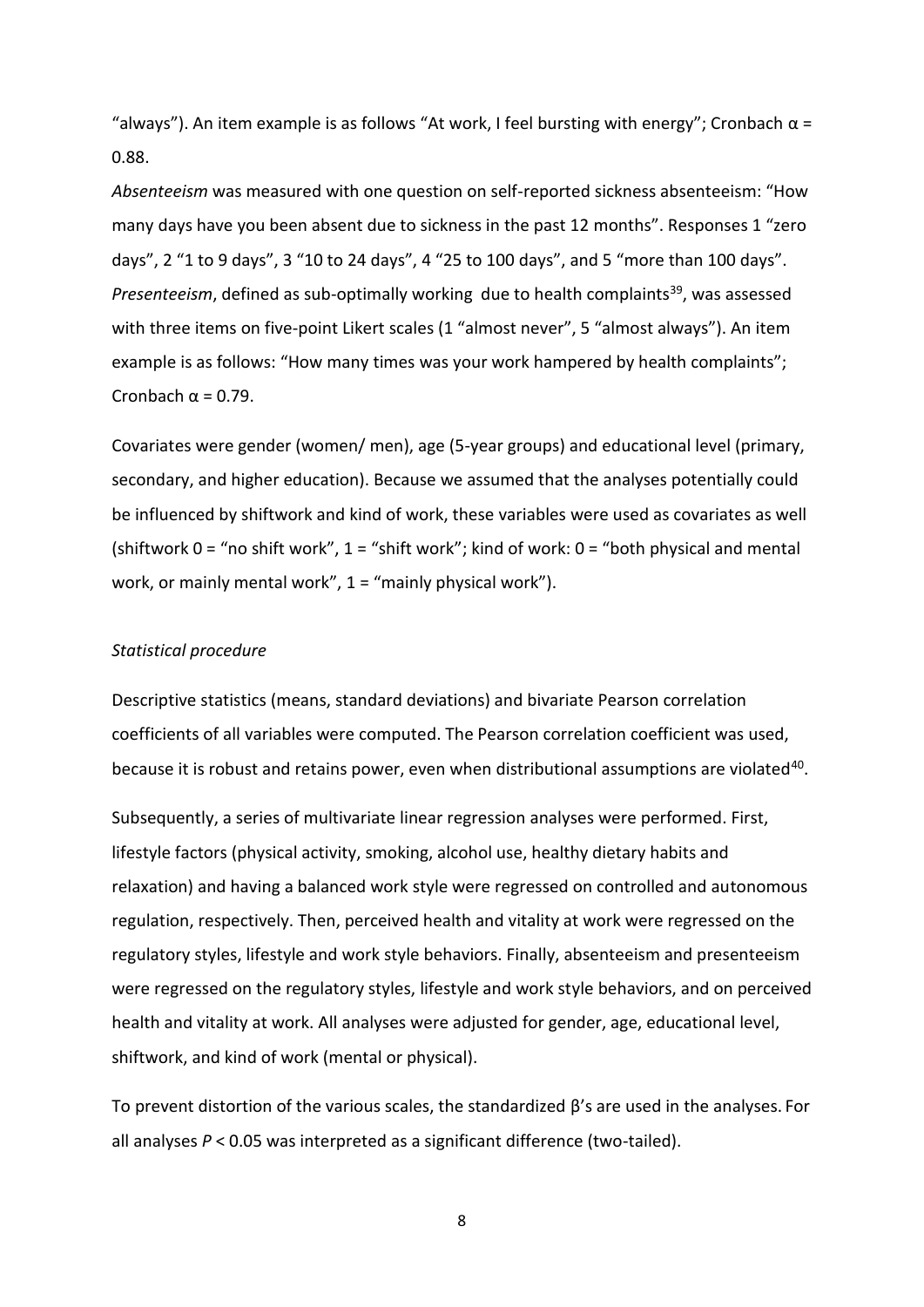### Results

Table 1 presents the descriptive statistics of the employee characteristics in this sample. Men represented 78% of the sample. Shiftwork was performed by 30% of the sample, whereas 34% of the sample performed mainly physical work. The project team compared the sample of the study with the personnel list, and the conclusion was that the participants of the study were representative of the entire organization.

| Variables    | Response      | N   | %   |  |
|--------------|---------------|-----|-----|--|
|              | traits        |     |     |  |
| Gender       | Men           | 492 | 78% |  |
|              | Women         | 137 | 22% |  |
| Age,y        | <30 years     | 104 | 17% |  |
|              | 30-45 years   | 241 | 38% |  |
|              | >45 years     | 284 | 45% |  |
| Educational  | Primary       | 175 | 28% |  |
| level        |               |     |     |  |
|              | Secondary     | 233 | 37% |  |
|              | Higher        | 221 | 35% |  |
| Shiftwork    | Shift work    | 186 | 30% |  |
|              | No shift work | 443 | 70% |  |
| Type of work | Mainly        | 216 | 34% |  |
|              | physical      |     |     |  |
|              | Mainly mental | 413 | 66% |  |

**Table 1. Employee characteristics (***n* **= 629)**

Table 2 presents the means, standard deviations, and bivariate correlations of the variables in this study, on which the subsequent multivariate analyses are based.

Table 3 presents the results of the regression analyses of controlled and autonomous regulation on the five lifestyle behaviors and on having a balanced work style. Controlled regulation was negatively associated with physical activity (*β* = −0.10; *P* < 0.05), with healthy dietary habits (*β* = −0.09; *P* < 0.05), with relaxation (*β* = −0.08; *P* < 0.05) and also with having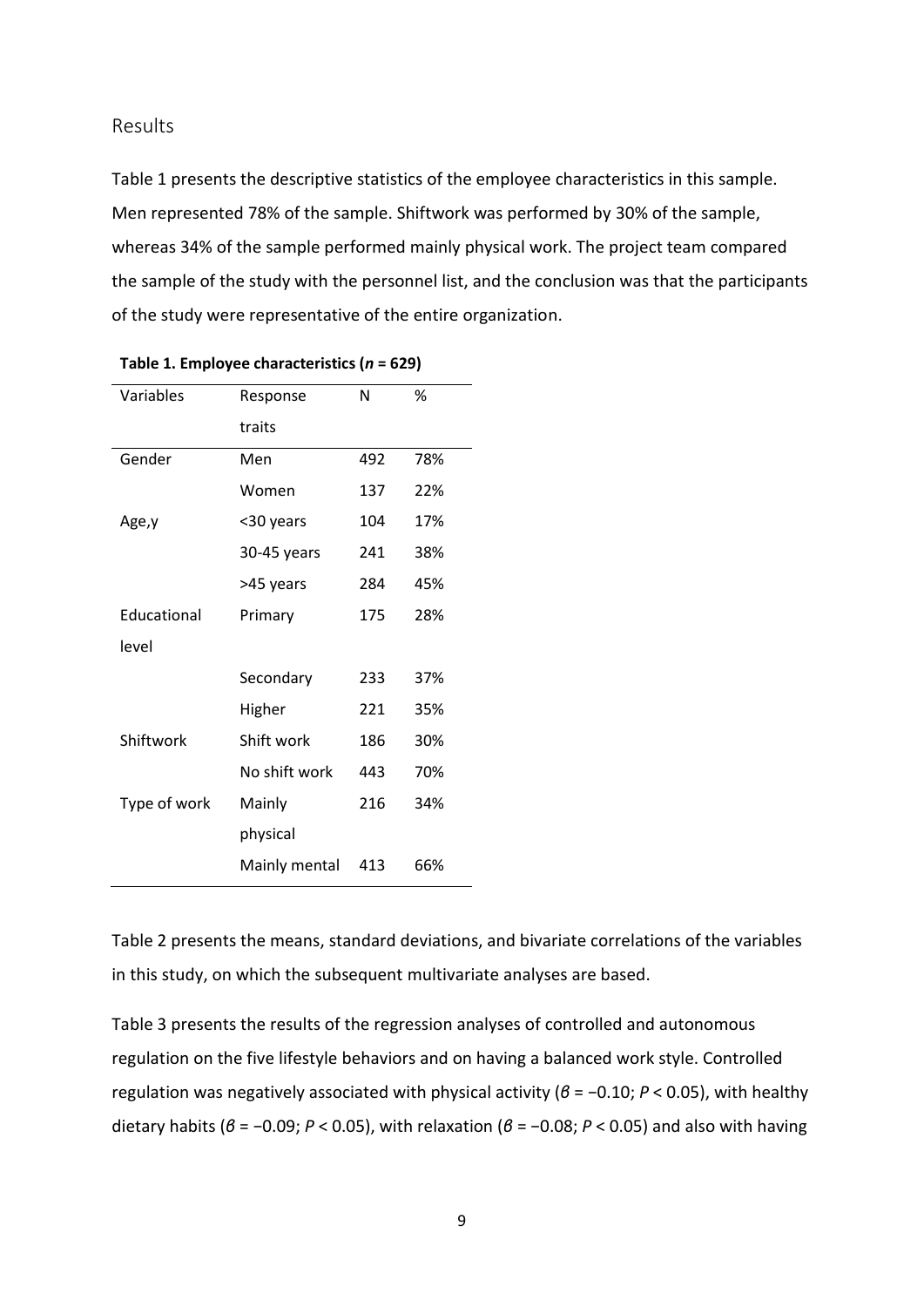a balanced work style (*β* = −0.10; *P* < 0.05). Controlled regulation was not associated with smoking habits nor with alcohol use.

Autonomous regulation was positively associated with physical activity (*β* = +0.32; *P* < 0.05), healthy dietary habits (*β* = +0.33; *P* < 0.05), relaxation (*β* = +0.14; *P* < 0.05), and having a balanced work style (*β* = +0.18; *P* < o.05). Moreover, autonomous regulation was negatively associated with smoking (*β* = −0.16; *P* < 0.05) and alcohol use (*β* = −0.15; *P* < 0.05).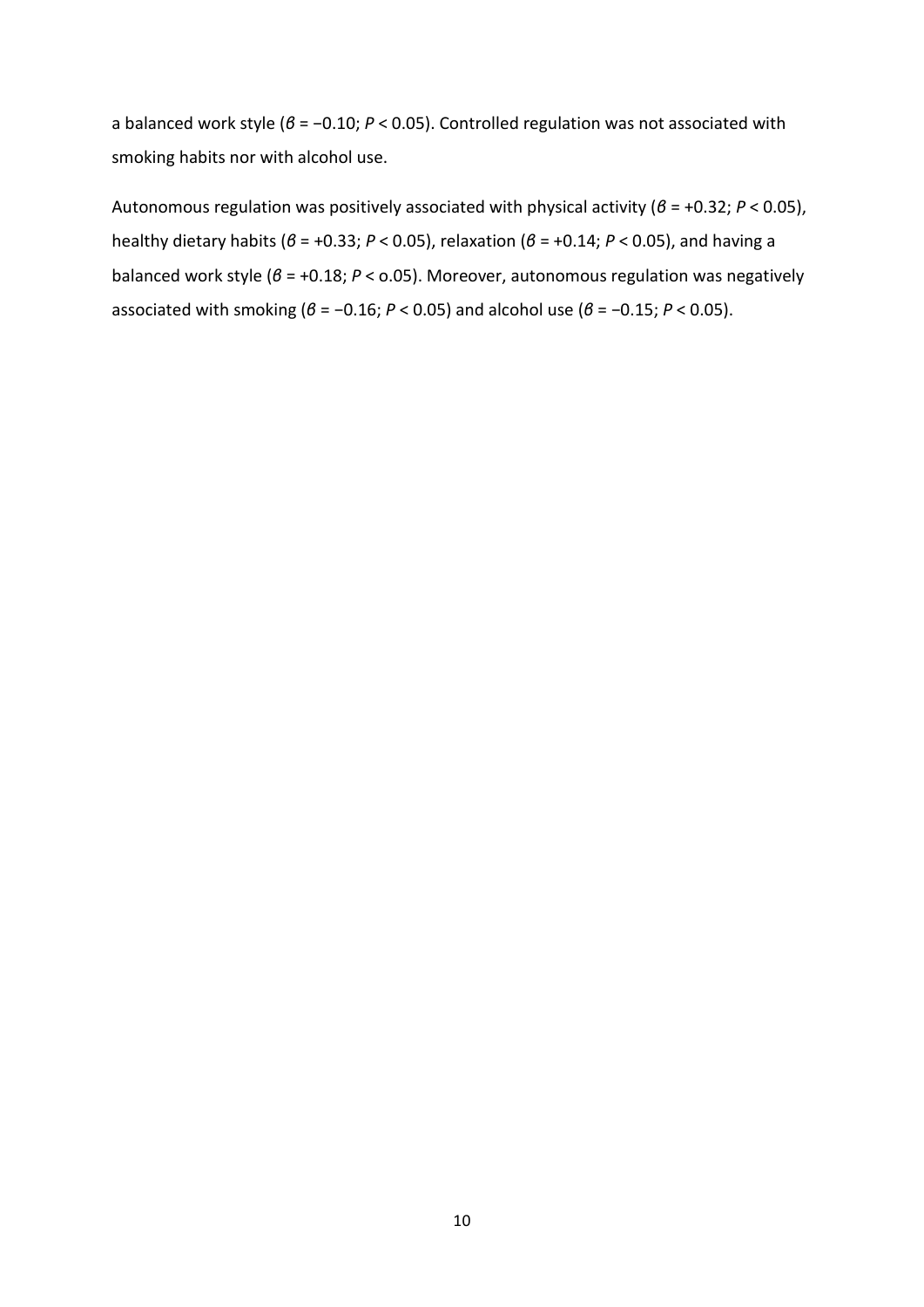|                                                                | Mean  | SD    |         |         | 3       | 4       | 5.      | ь       |         | 8       | 9            | 10           | 11      | 12 |
|----------------------------------------------------------------|-------|-------|---------|---------|---------|---------|---------|---------|---------|---------|--------------|--------------|---------|----|
| 1. Controlled regulation (1 'low'- 5 'high')                   | 2.75  | .66   |         |         |         |         |         |         |         |         |              |              |         |    |
| 2. Autonomous regulation (1 'low'- 5 'high')                   | 3.70  | .56   | $+.38*$ |         |         |         |         |         |         |         |              |              |         |    |
| 3. Physical activity $(1 \text{ 'never'} - 7 \text{ 'daily'})$ | 3.10  | 1.46  | $+.04$  | $+.26*$ |         |         |         |         |         |         |              |              |         |    |
| 4. Smoking (amount/week)                                       | 12.02 | 29.36 | $-.03$  | $-.16*$ | $-.08$  | 1       |         |         |         |         |              |              |         |    |
| 5. Alcohol use (amount/ week)                                  | 6.56  | 7.13  | $+.02$  | $-.16*$ | $+.02$  | $+.19*$ | 1       |         |         |         |              |              |         |    |
| 6. Healthy dietary habits ('never'- 'daily')                   | 5.40  | 1.24  | $+.01$  | $+.32*$ | $+.16*$ | $-.25*$ | $-.23*$ |         |         |         |              |              |         |    |
| 7. Relaxation (1 'low'- 5'high')                               | 3.65  | .76   | $-.01$  | $+.11*$ | $+.17*$ | $+.01$  | $+.02$  | $+.00$  |         |         |              |              |         |    |
| 8. Balanced work style (1 'low' 5 'high')                      | 4.03  | .64   | $-.00$  | $+.14*$ | $+.19*$ | $-.04$  | $+.03$  | $+.05$  | $+.45*$ |         |              |              |         |    |
| 9. Perceived health (1'low'-5'high')                           | 3.29  | .79   | $-.06$  | $+.21*$ | $+.25*$ | $-.12*$ | $-.01$  | $+.06$  | $+.21*$ | $+.31*$ | $\mathbf{1}$ |              |         |    |
| 10. Vitality at work (0'low- 6'high')                          | 4.67  | .91   | $+.02$  | $+.25*$ | $+.24*$ | $-.02$  | $-.02$  | $+.11*$ | $+.24*$ | $+.35*$ | $+.33*$      | $\mathbf{1}$ |         |    |
| 11. Absenteeism (1'zero'- 5 '>100 days')                       | 2.32  | .74   | $+.02$  | $+.07$  | $-.07$  | $+.03$  | $-.12*$ | $-.04$  | $-.03$  | $-.03$  | $-.19*$      | $-.10$       | 1       |    |
| 12. Presenteeism (1 'low'- 5 'high')                           | 1.33  | .62   | $+.03$  | $-.15*$ | $-.12*$ | $-.02$  | $+.01$  | $-.07$  | $-.23*$ | $-.42*$ | $-.45$       | $-.40*$      | $+.33*$ | 1  |

**Table 2. Means, standard deviations and bivariate correlations between the variables (***n* **= 629)**

 $*_{p > 0.05}$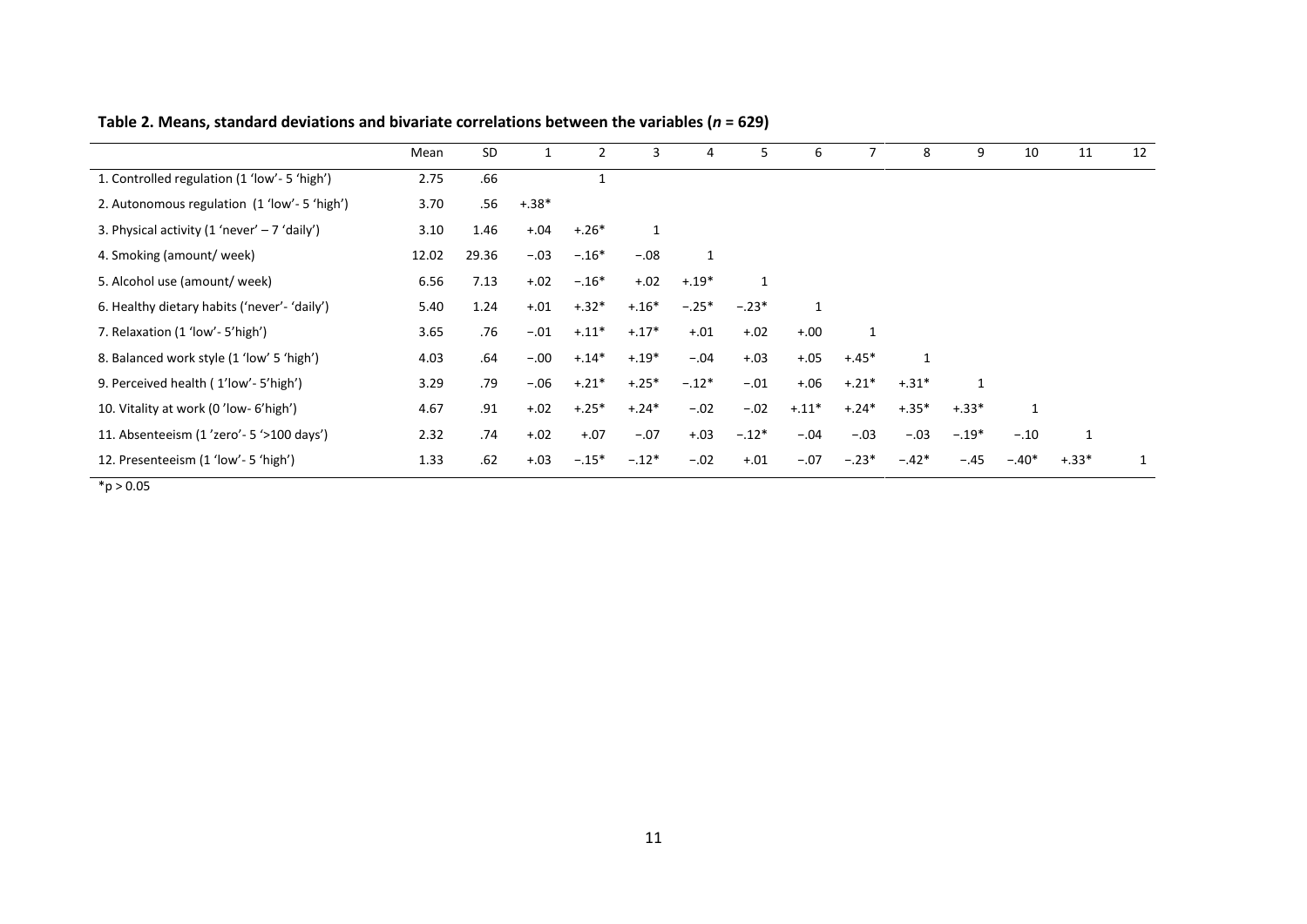|                                         | Physical activity            | Smoking                      | Use of alcohol                          | Healthy dietary      | Relaxation           | Having a balanced                     |
|-----------------------------------------|------------------------------|------------------------------|-----------------------------------------|----------------------|----------------------|---------------------------------------|
|                                         | $\beta$ (CI)                 | $\beta$ (CI)                 | $\beta$ (CI)                            | habits $\beta$ (CI)  | $\beta$ (CI)         | work style $\beta$ (CI)               |
| Gender (1: 'women' - 2: 'men')          | $+.08*(+.00 -+.16)$          | $-.00 (-.09 -+.08)$          | $+.30*(+.21-+.38)$                      | $-.15* (-.23 - .07)$ | $+.01 (-.08 -+.10)$  | $+.03 (-.06 -+.11)$                   |
| Age (1: '<30 yr' - 3: '>45 yr')         | $-.12$ * ( $-.21$ - $-.04$ ) | $-.12$ * ( $-.20$ - $-.03$ ) | $-.14*(-.22--.06)$                      | $+.27*(+.19-.35)$    | $+.01 (-.08 -+.10)$  | $-.04 (-.13 -+.04)$                   |
| Education level (1: 'low' - 3: 'high')  | $-.03 (-.12 -+.06)$          | $-.10$ * ( $-.19$ - $-.00$ ) | $-.12$ <sup>*</sup> ( $-.21$ - $-.03$ ) | $+.17*(+.08-+.26)$   | $-.03(-.12 -+.07)$   | $-.04 (-.14 -+.05)$                   |
| Shift work (0: 'no' - 1: 'yes')         | $+.09(-.00-+.18)$            | $+.13*(+.04-+.22)$           | $-.04 (-.13 -+.05)$                     | $+.02 (-.06 -+.11)$  | $+.01 (-.09 -+.10)$  | $+.06 (-.03 -+.15)$                   |
| Kind of work (0: 'mental' 1 'physical') | $+.04 (-.07 -+.10)$          | $-.03 (-.12 -+.06)$          | $-.05 (-.14 -+.04)$                     | $-.06 (-.14 -+.02)$  | $+.11* (+.02 -+.21)$ | $+.12*(+.03-+.21)$                    |
|                                         |                              |                              |                                         |                      |                      |                                       |
| Controlled regulation                   | $-.10*(-.18--.02)$           | $+.02 (-.06 -+.11)$          | $+.05 (-.04 -+.13)$                     | $-.09*(-.16--.01)$   | $-.08*(-.17--.00)$   | $-.10$ <sup>*</sup> ( $-.18$ $-.01$ ) |
| Autonomous regulation                   | $+.32*(+.24-+.40)$           | $-.16*(-.24--.07)$           | $-.15*(-.23--.07)$                      | $+.33*(+.25-+.41)$   | $+.14*(+.06-+.23)$   | $+.18*(+.10-+.27)$                    |

**Table 3.** Multivariate standardized regression coefficients (β), including 95% confidence intervals of the lifestyle and work style onto controlled and autonomous regulation, adjusted for gender, age, educational level, shiftwork, and kind of work

 $*P < 0.05$ 

CI, Confidence Intervals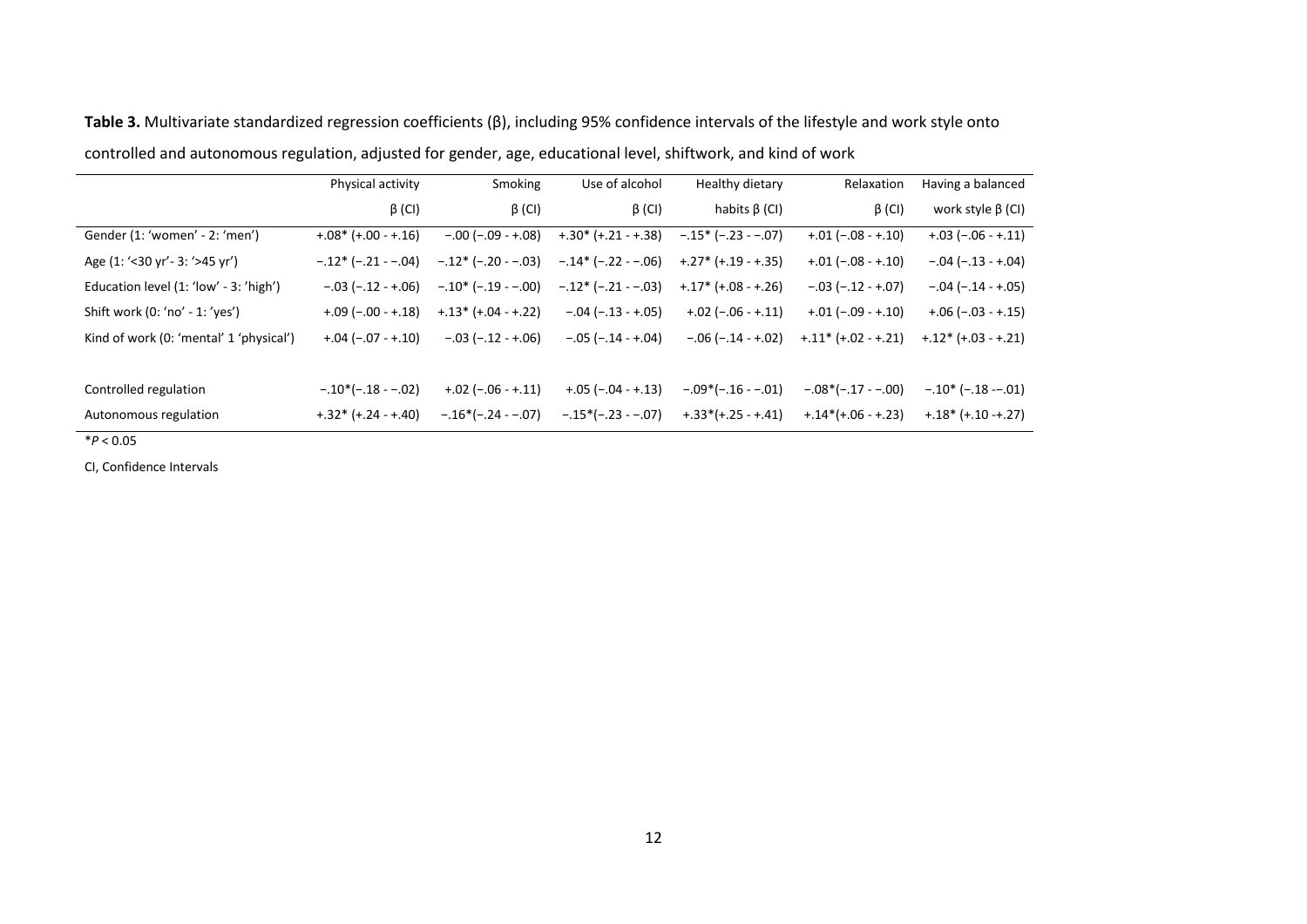Figure 1 presents the significant associations between regulatory styles, lifestyle and work style, perceived health, vitality at work, absenteeism and presenteeism.

Perceived health was positively associated with physical activity (*β* = + 0.16, *P* < 0.05), and having a balanced work style (*β* = +0.24, *P* < 0.05) and negatively associated with smoking (*β* = −0.09, *P* < 0.05). Vitality at work was positively associated with physical activity (*β* = + 0.13, *P* < 0.05), and with having a balanced work style (*β* = +0.27, *P* < 0.05).

Absenteeism was negatively associated with perceived health (*β* = −0.20, *P* < 0.05). Presenteeism was negatively associated with perceived health (*β* = −0.24, *P* < 0.05) and vitality at work (*β* = −0.23, *P* < 0.05). There was also a negative association between presenteeism and having a balanced work style (*β* = −0.28, *P* < 0.05).



*Figure 1.* Regression analyses of controlled and autonomous regulation on healthy lifestyle factors and having a balanced work style (solid lines); of regulatory styles, healthy lifestyle and balanced work style on perceived health and vitality at work (small dashed lines); as well as the regression analyses of regulatory styles, healthy lifestyle, balanced work style, perceived health and vitality at work on absenteeism and presenteeism (large dashed lines)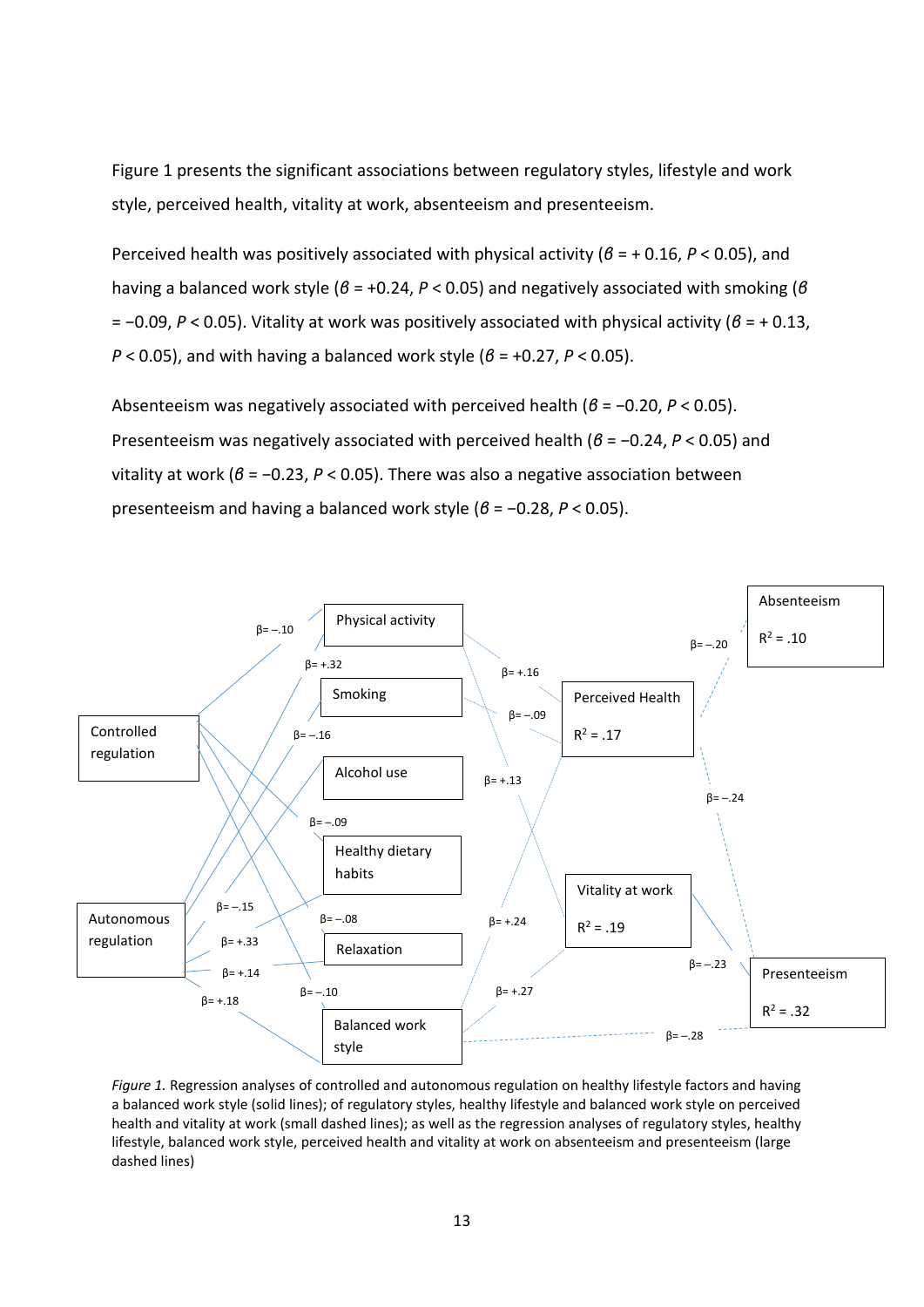### **Discussion**

In this study, the associations between motivational regulatory styles, health behaviors, health and productivity among employees were investigated. The SDT $^{23}$  was used as a theoretical framework<sup>24, 41</sup>. In line with the SDT, autonomous regulation of healthy living was associated with all five measured healthy lifestyle behaviors and with having a balanced work style. This finding is in line with previous studies, which demonstrated the relevance of autonomous regulation for physical activity<sup>42-47</sup>, healthy eating<sup>48</sup>, and smoking cessation<sup>49</sup>. In addition, the results of the present study support the idea of transference of autonomous regulation to various types of health behavior. Internalization of the value of healthy living in general is likely to contribute to various types of healthy behavior among employees.

In the literature, there is mixed evidence concerning the role of controlled regulation<sup>24, 44</sup>. In a previous study among employees, controlled regulation was negatively associated with employees' participation in lifestyle interventions<sup>50</sup>. In addition, a negative association between controlled regulation and employee attitudes toward and perceived behavioral control of reducing alcohol use was found<sup>27</sup>, although the same study found a positive association between controlled regulation and subjective norms toward alcohol use. The value of controlled regulation may be expected in the initial processes of *short-term* change29, 44, whereas *long-term* maintenance of health behavior requires an autonomous form of regulation<sup>14, 29, 51</sup>. In the present study, the focus was on health behaviors that employees will generally ("as a rule") exhibit, that is, more or less long-term lifestyle behavior. On the basis of the findings, controlled regulation seemed not to be very useful regarding long-term health behaviors among employees. To validate the potential value of controlled regulation in initial change processes, longitudinal studies among employees are required. On the basis of current knowledge, however, there are no reasons to believe that controlled regulation (i.e., pressuring employees to health behavior) will contribute to longterm maintenance of a healthy lifestyle and work style among employees.

The concept of work style represents a learned strategy that is used to respond to increased job demands $52$ . If these responses are inadequate, they may lead to symptoms of poor health. To date, most work style studies have focused on physical complaints<sup>17, 52</sup>. In times of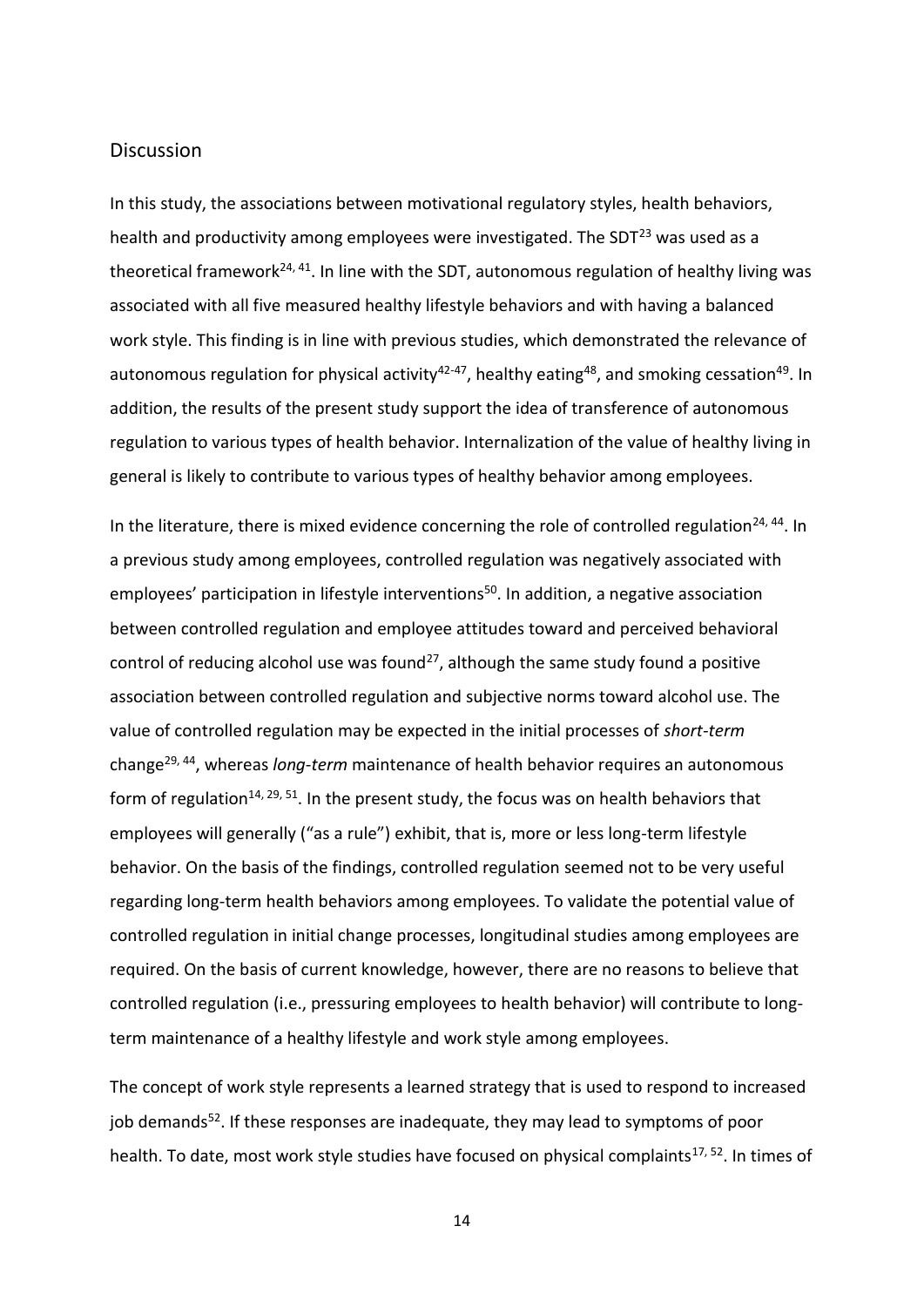rapid change and increasing interaction between work and private life, however, mental well-being is relevant as well. In the present study, autonomous regulation toward healthy living was associated with a healthy work style. From an organizational perspective it would be interesting to further examine the associations between autonomous regulation, work style, and mental well-being.

#### *Theoretical implications*

This study contributes to knowledge about underlying motivational regulatory processes toward healthy behavior among employees. This can be seen as complementary to the individual cognitive theories<sup>53</sup> and social-cognitive theories<sup>54</sup> that are often used in health promotion<sup>55</sup>. Individual motives and underlying processes form the basis upon which health programs can build<sup>45, 50</sup>. Nevertheless, motivation alone is unlikely to be sufficient to maintain healthy behavior or withstand unhealthy behavior. To improve the understanding of the process through which intrinsic motivation is converted into healthy lifestyles, SDT is nowadays increasingly integrated in other health theories, such as the Transtheoretical Model of Stages of Change<sup>56</sup>, the Theory of Planned Behavior<sup>20, 27, 57</sup>, and with goal setting theories<sup>51, 58</sup>. To establish a more profound understanding of how the organizational context may affect motivational processes, it makes sense to integrate the SDT with organizationalspecific theories as well. Examples are theories on organizational culture<sup>59</sup> and theories on organizational change processes<sup>60</sup>.

### *Practical implications*

On the basis of the findings, companies and health promoters would do well to encourage employees to develop a more autonomous regulatory style for health in general. Opportunities to encourage autonomous regulatory styles are to make the value of healthy living more explicit<sup>56</sup>, to improve employees' belief that living healthily is an important part of "who I am"<sup>46</sup>, and to define goals and motives about what individuals want to attain in general<sup>45, 50</sup>. As theorized by the SDT, the internalization process interacts with the social context. It requires a social environment in which individuals are able to autonomously choose activities, feel themselves competent to perform the activity, and are experiencing relatedness to their environment. Empirical evidence for this assumption has been found for autonomy support and competence<sup>41, 47, 61, 62</sup> and for relatedness<sup>62</sup>. In general, interventions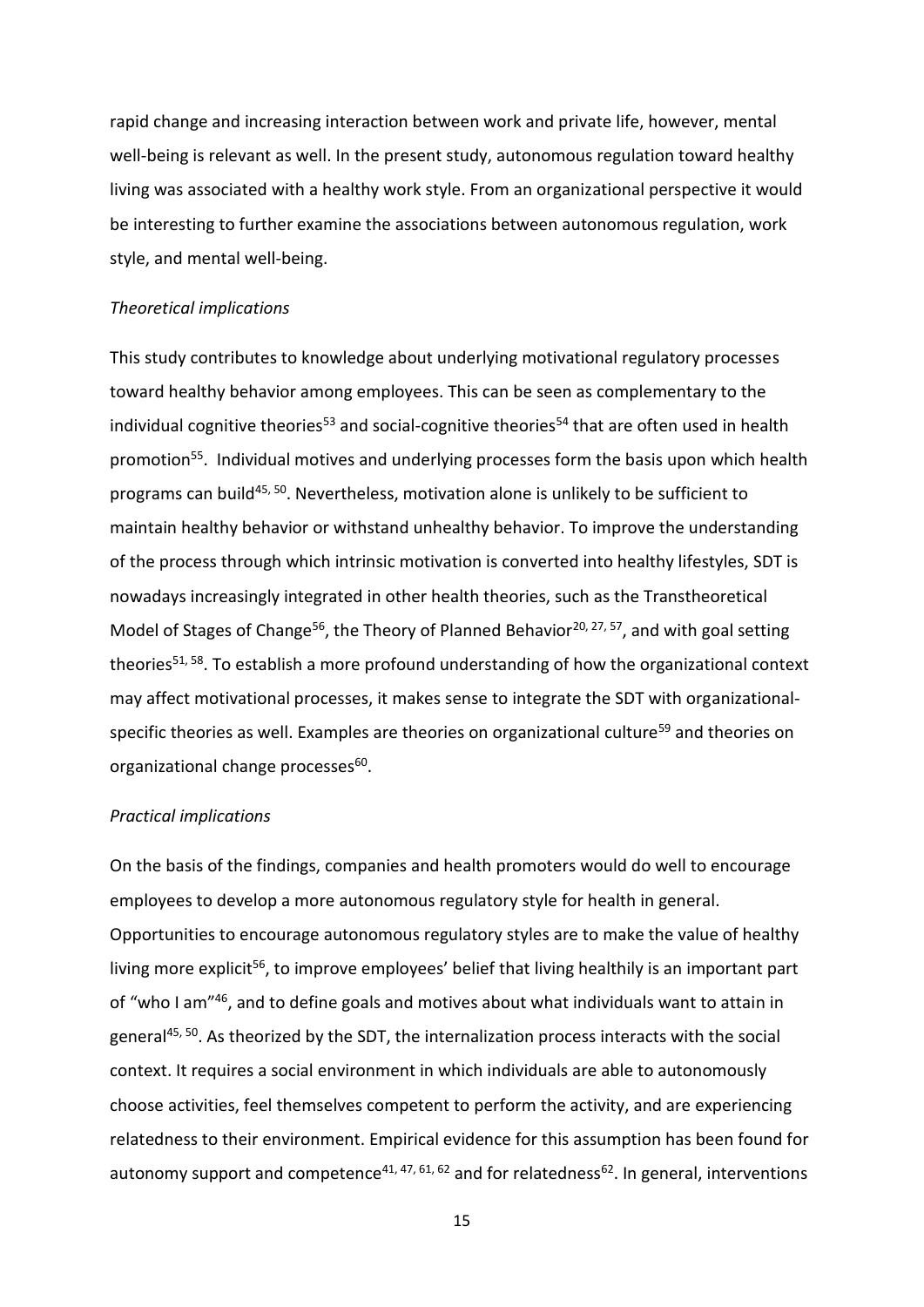that aim to foster internalization should therefore offer choice, personal mastery, and fun<sup>56</sup>, and should involve positive interpersonal behavior<sup>48</sup>. Dialogue methodologies and collective learning processes in which people reflect on the value of health and make these values explicit may contribute to embed health within the organizational culture<sup>63, 64</sup>. As a continuation of this health project within the studied dairy company, dialogue methodologies will be applied and evaluated. This evaluation will be described in a separate publication.

A business rationale for health promotion among employees was endorsed in this study. Perceived health and vitality at work were both negatively associated with presenteeism, and perceived health was also negatively associated with absenteeism. Investing in health and vitality at work, in particular through internalization of the value of health, is likely to make sense from a business perspective. This knowledge is important, because companies need to understand the relevance of health promotion to improve their business, in order for them to invest in it<sup>1</sup>.

### *Limitations of the study*

In cross-sectional studies, causality may only be inferred if it is based on well-conceived theory<sup>20, 65, 66</sup>. As proposed by the SDT, regulatory styles are supposed to precede behavior. From this theoretical SDT perspective, it may be assumed that developing regulatory styles toward more extensive internalization will be useful to encourage employees toward healthier lifestyle behaviors. A decisive statement about causality, however, cannot be made due to the cross-sectional study design. The data were also self-reported, and may therefore be biased. The measures reflect the individual, subjective experience of employees regarding their lifestyle behavior, and do not measure the actual behavior. People tend to present themselves in a favorable light. As a result, people may underestimate their unhealthy behaviors<sup>67</sup>, and overestimate their performance<sup>68</sup>. In addition, common method variance may have contaminated the findings. It was attempted to avoid this bias by using validated scales, making use of reversed items and emphasizing that there were no good or wrong answers<sup>69</sup>.

The data used were the baseline measurement, preceding the planned health project. Bias due to experience with the project was thus excluded. Nevertheless, it may be possible that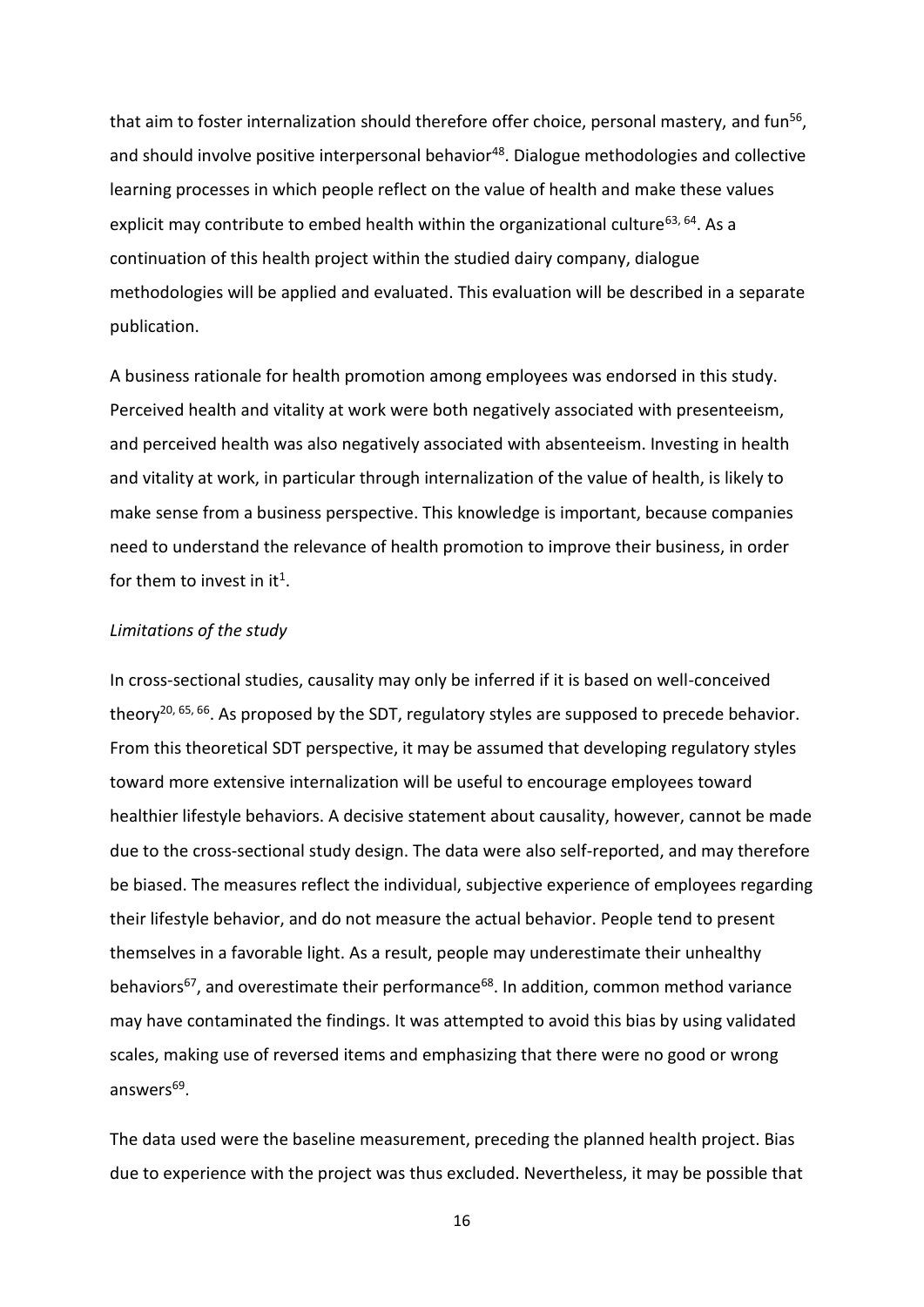a disproportional number of employees who already were motivated for health have completed the questionnaire more often.

The data in this study were from a Dutch industrial dairy company and included a relatively large number of men. Therefore, the results may be generalizable to other industrial or male-dominated companies. Caution, however, is required toward broader generalization.

## Conclusion

In this study, autonomous regulation, that is, internalization of the value of healthy living, was found to be associated with six types of healthy behavior. In contrast, controlled regulation, that is, feelings of pressure to live healthily, was negatively associated with four out of six healthy behaviors (the addictive behaviors smoking and alcohol use were not associated with controlled regulation). It is concluded that internalization of the value of healthy living is an important strategy to improve healthy lifestyle and work style behavior among employees, which in turn may contribute to a vital, healthy and productive workforce. Because transference effects are likely to occur, it makes sense for organizations to address the value of health in general, rather than to focus on behavioral change in one specific type of healthy behavior.

### *Acknowledgement*

*The authors thank Ernst Koningsveld for managing this project and for his support*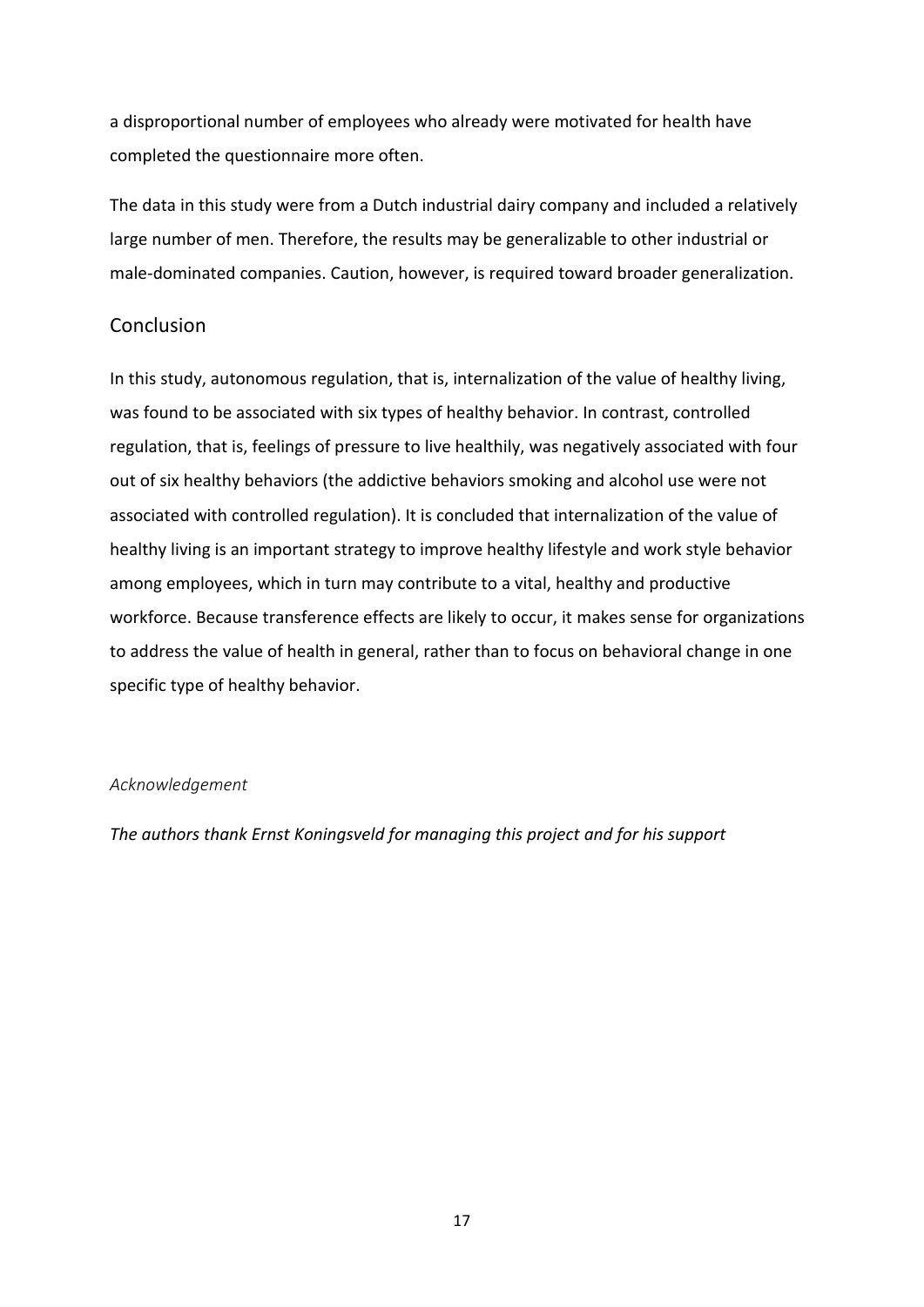# References

1. Zwetsloot, GIJM, Van Scheppingen, AR, Dijkman, AJ, Heinrich, J and Den Besten, H. The organizational benefits of investing in workplace health. *Int J Workplace Health Management.*  2010;3:143-159.

2. Zwetsloot, GIJM and Van Scheppingen, AR. Towards a strategic business case for health management. In: U Johanson, G Ahonen and R Roslender eds. *Work Health and Management Control.* Stockholm: Thomson Fakta; 2007:183-213.

3. WHO. Constitution of the world health organisation. Available at [www.who.int/gb/bd/governance/constitution\\_en.pdf.](http://www.who.int/gb/bd/governance/constitution_en.pdf) 2006. Accessed 1 July 2013.

4. Schaufeli, WB and Bakker, AB. UWES; Manual of the Utrecht Work Engagement Scale. Utrecht University, 2003.

5. Strijk, JE, Proper, KI, Klaver, L, Van der Beek, AJ and Van Mechelen, W. Associations between VO2max and vitality in older workers: A cross-sectional study. *BMC Public Health.* 2010;10:684.

6. Ezzati, M, Lopez, A, Rodgers, A and Murray, C. *Comparative Quantification of Health Risks: Global and Regional Burden of Disease Attributed to Selected Major Risk Factors.* Geneva: World Health Organization; 2004.

7. Strijk, JE, Proper, KI, Van der Beek, AJ and Van Mechelen, W. The vital@work study. The systematic development of a lifestyle intervention to improve older workers' vitality and the design of a randomised controlled trial evaluating this intervention. *BMC Public Health.* 2009;9:408

8. Airila, A, Hakanen, J, Punakallio, A, Lusa, S and Luukkonen, R. Is work engagement related to work ability beyond working conditions and lifestyle factors? *Int Arch Occup Environ Health.* 2012;85:915- 925.

9. Kemper, HGC, Ooijendijk, WTM and Stiggelbout, M. Consensus over de Nederlandse norm voor gezond bewegen. [Consensus on the Dutch standard for healthy exercise]. *Tijdschr Soc Gezondheidsz.*  2000;78:180-183.

10. Robroek, SJW, Van Lenthe, FJ and Burdorf, A. The role of lifestyle, health, and work in educational inequalities in sick leave and productivity loss at work. *Int Arch Occup Environ Health.* 2013;86:619- 627.

11. Kwak, L, Kremers, SPJ, Van Baak, MA and Brug, J. Participation rates in worksite-based intervention studies: Health promotion context as a crucial quality criterion. *Health Promot Int.*  2006;21:66-69.

12. Robroek, SJW, van Lenthe, FJ, van Empelen, P and Burdorf, A. Determinants of participation in worksite health promotion programmes: A systematic review. *Int J Behav Nutr Phys Act.* 2009;6.

13. Brug, J, Oenema, A and Ferreira, I. Theory, evidence and intervention mapping to improve behavioral nutrition and physical activity interventions. *Int J Behav Nutr Phys Act.* 2005;2:2.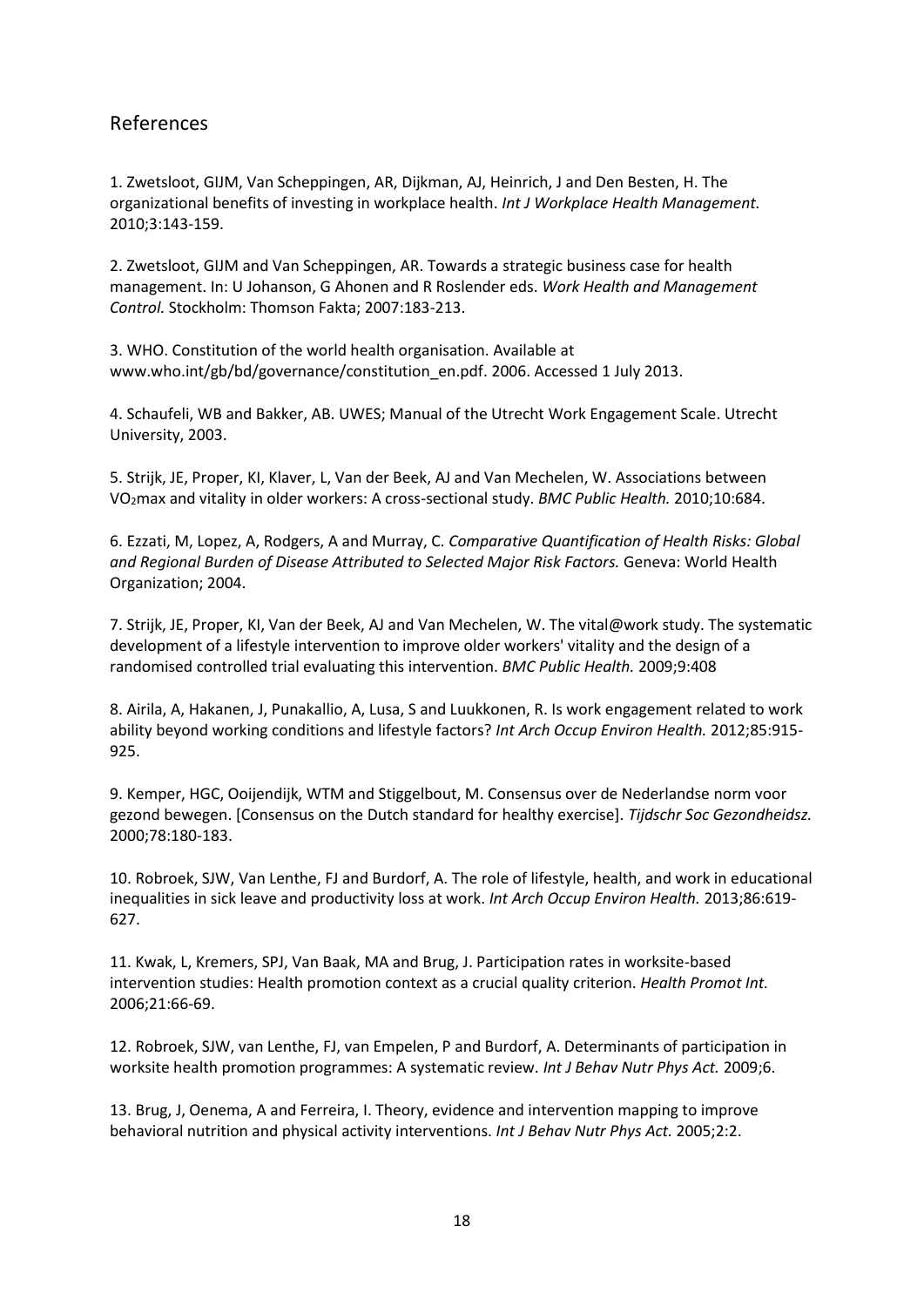14. Ryan, RM, Williams, GC, Patrick, H and Deci, EL. Self-determination theory and physical activity: The dynamics of motivation in development and wellness. *Hell J Psych.* 2009;6:107-124.

15. Feuerstein, M and Nicholas, RA. Development of a short form of the workstyle measure. *Occup Med.* 2006;56:94-99.

16. Bongers, PM, Ijmker, S, Van Den Heuvel, S and Blatter, BM. Epidemiology of work related neck and upper limb problems: Psychosocial and personal risk factors (part I) and effective interventions from a bio behavioural perspective (part II). *J Occup Rehabil.* 2006;16:279-302.

17. Meijer, EM, Sluiter, JK and Frings-Dresen, MHW. Is workstyle a mediating factor for pain in the upper extremity over time? *J Occup Rehabil.* 2008;18:262-266.

18. Van Beek, I, Taris, TW and Schaufeli, WB. Workaholic and work engaged employees: Dead ringers or worlds apart? *J Occup Health Psychol.* 2011;16:468-482.

19. Schein, EH. *Organisational Culture and Leadership.* 2. California: Jossey Bass; 1992.

20. Hagger, M and Chatzisarantis, N. Self-determination theory and the psychology of exercise. *Int Rev Sports Exerc Psychol.* 2008;1:79-103.

21. Teixeira, PJ, Silva, MN, Mata, J, Palmeira, AL and Markland, D. Motivation, self-determination, and long-term weight control. *Int J Behav Nutr Phys Act.* 2012;9:22.

22. Mata, J, Silva, MN, Vieira, PN, et al. Motivational "spill-over" during weight control: Increased self-determination and exercise intrinsic motivation predict eating self-regulation. *Health Psychol.*  2009;28:709-716.

23. Ryan, RM and Deci, EL. Self-determination theory and the facilitation of intrinsic motivation, social development, and well-being. *Am Psychol.* 2000;55:68-78.

24. Teixeira, PJ, Carraça, EV, Markland, D, Silva, MN and Ryan, RM. Exercise, physical activity, and self-determination theory: A systematic review. *Int J Behav Nutr Phys Act.* 2012;9:17.

25. Verstuyf, J, Patrick, H, Vansteenkiste, M and Teixeira, PJ. Motivational dynamics of eating regulation: A self-determination theory perspective. *Int J Behav Nutr Phys Act.* 2012;9:21.

26. Williams, GC, Patrick, H, Niemiec, CP, Ryan, RM, Deci, EL and Lavigne, HM. The smokers' health project: A self-determination theory intervention to facilitate maintenance of tobacco abstinence. *Contemp Clin Trials.* 2011;32:535-543.

27. Hagger, MS, Lonsdale, AJ, Hein, V, et al. Predicting alcohol consumption and binge drinking in company employees: An application of planned behaviour and self-determination theories. *Br J Health Psychol.* 2012;17:379-407.

28. Deci, EL and Ryan, RM. The "what" and "why" of goal pursuits: Human needs and the selfdetermination of behavior. *Psychol Inq.* 2000;11:227-268.

29. Pelletier, LG, Fortier, MS, Vallerand, RJ and Brière, NM. Associations among perceived autonomy support, forms of self-regulation, and persistence: A prospective study. *Motiv Emotion.* 2001;25:279- 306.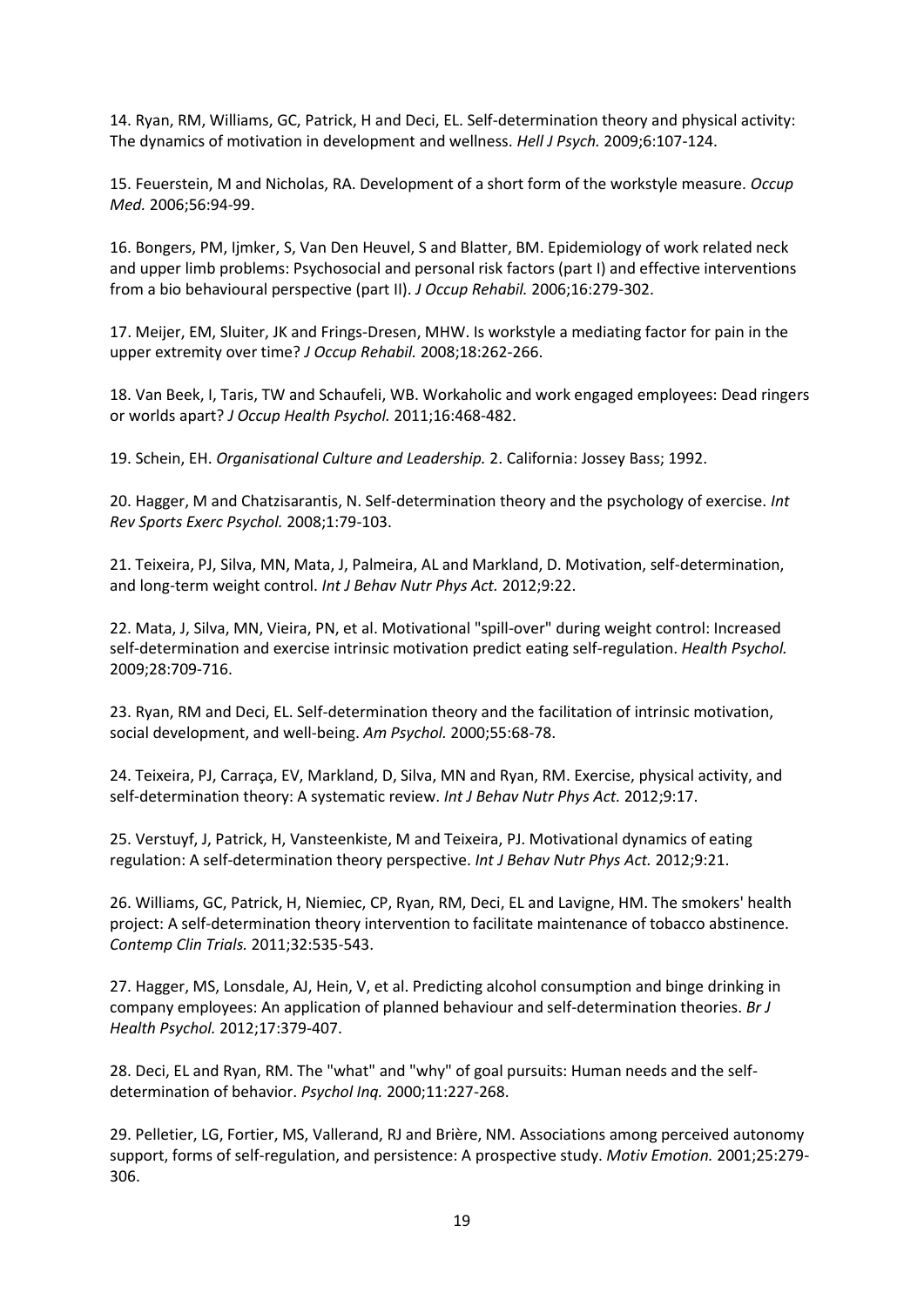30. Calvo, TG, Cervelló, E, Jiménez, R, Iglesias, D and Murcia, JAM. Using self-determination theory to explain sport persistence and dropout in adolescent athletes. *Span J Psychol.* 2010;13:677-684.

31. Ntoumanis, N. A prospective study of participation in optional school physical education using a self-determination theory framework. *J Educ Psychol.* 2005;97:444-453.

32. Ryan, RM and Connell, JP. Perceived locus of causality and internalization: Examining reasons for acting in two domains. *J Pers Soc Psychol.* 1989;57:749-761.

33. Van den Broeck, A, Schreurs, B, De Witte, H, Vansteenkiste, M, Germeys, F and Schaufeli, W. Understanding workaholics' motivations: A self-determination perspective. *Appl Psychol.*  2011;60:600-621.

34. Levesque, CS, Williams, GC, Elliot, D, Pickering, MA, Bodenhamer, B and Finley, PJ. Validating the theoretical structure of the treatment self-regulation questionnaire (TSRQ) across three different health behaviors. *Health Educ Res.* 2007;22:691-702.

35. Dollinger, S and Malmquist, D. Reliability and validity of single-item self-reports: With special relevance to college students' alcohol use, religiosity, study, and social life. *J Gen Psychol.*  2009;136:231-241.

36. Van Assema, P, Brug, J, Ronda, G, Steenhuis, I and Oenema, A. A short Dutch questionnaire to measure fruit and vegetable intake: Relative validity among adults and adolescents. *Nutr Health.*  2002;16:85-106.

37. Feuerstein, M, Nicholas, RA, Huang, GD, Haufler, AJ, Pransky, G and Robertson, M. Workstyle: Development of a measure of response to work in those with upper extremity pain. *J Occup Rehabil.*  2005;15:87-104.

38. Bowling, A. Just one question: If one question works, why ask several? *J Epidemiol Community Health.* 2005;59:342-345.

39. De Vroome, EMM, Smulders, PGW and Houtman, ILD. Longitudinal study on the determinants and consequences of presenteeism. *Gedrag en Organisatie.* 2010;23:194-212.

40. Fowler, RL. Power and robustness in product-moment correlation. *Appl Psychol Measurement.*  1987;11:419-428.

41. Fortier, MS, Duda, JL, Guerin, E and Teixeira, PJ. Promoting physical activity: Development and testing of self-determination theory-based interventions. *Int J Behav Nutr Phys Act.* 2012;9:20.

42. Ntoumanis, N. A self-determination approach to the understanding of motivation in physical education. *Br J Educ Psychol.* 2001;71:225-242.

43. Edmunds, J, Ntoumanis, N and Duda, JL. A test of self-determination theory in the exercise domain. *J Appl Soc Psychol.* 2006;36:2240-2265.

44. Standage, M, Sebire, SJ and Loney, T. Does exercise motivation predict engagement in objectively assessed bouts of moderate-intensity exercise? A self-determination theory perspective. *J Sport Exerc Psychol.* 2008;30:337-352.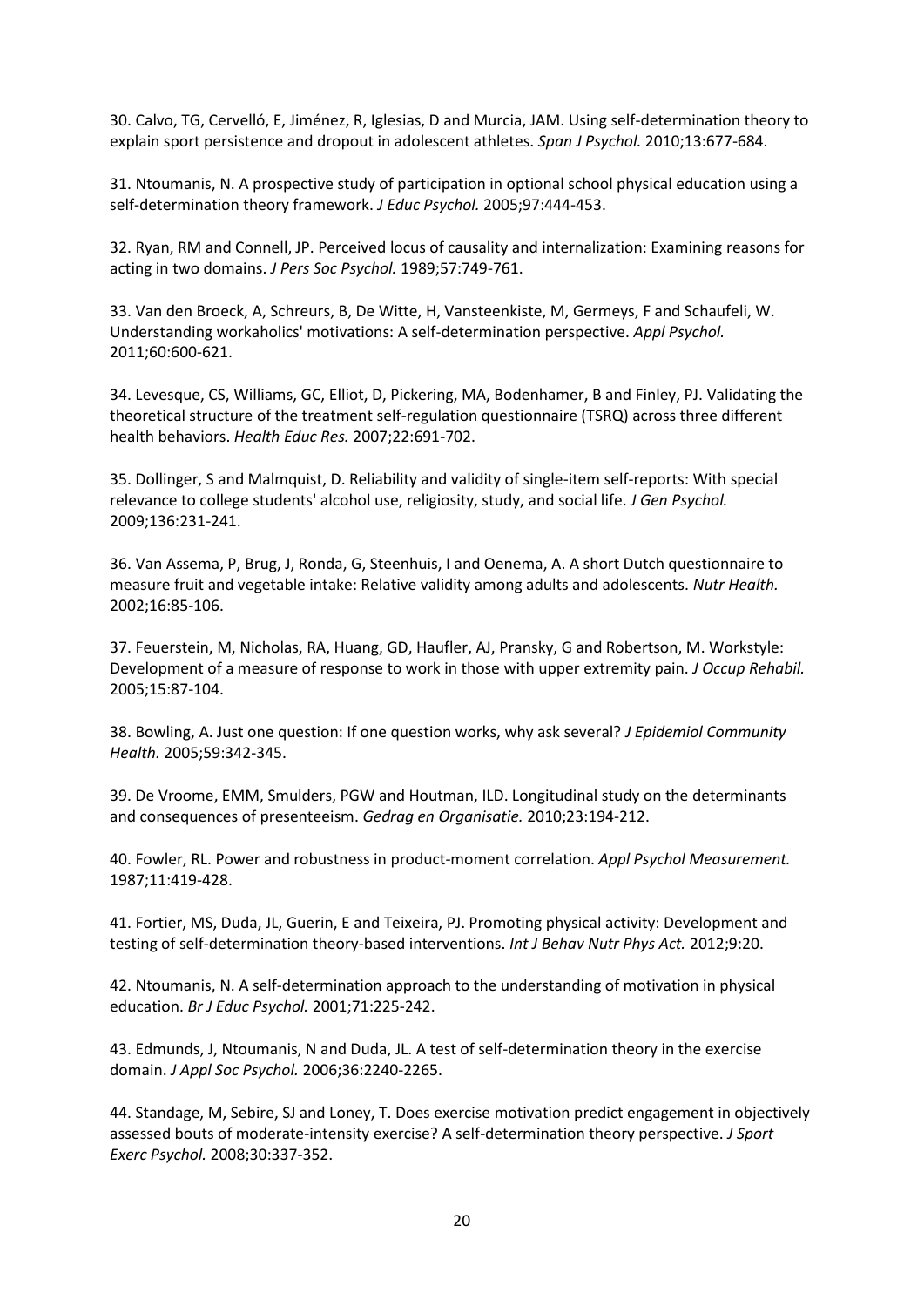45. Ingledew, DK, Markland, D and Ferguson, E. Three levels of excercise motivation. *Appl Psychol.*  2009;1:336-355.

46. Duncan, LR, Hall, CR, Wilson, PM and Jenny, O. Exercise motivation: A cross-sectional analysis examining its relationships with frequency, intensity, and duration of exercise. *Int J Behav Nutr Phys Act.* 2010;7:47.

47. Silva, MN, Vieira, PN, Coutinho, SR, et al. Using self-determination theory to promote physical activity and weight control: A randomized controlled trial in women. *J Behav Med.* 2010;33:110-122.

48. Pelletier, LG, Dion, SC, Slovinec-D'Angelo, M and Reid, R. Why do you regulate what you eat? relationships between forms of regulation, eating behaviors, sustained dietary behavior change, and psychological adjustment. *Motiv Emotion.* 2004;28:245-277.

49. Williams, GC, Niemiec, CP, Patrick, H, Ryan, RM and Deci, EL. The importance of supporting autonomy and perceived competence in facilitating long-term tobacco abstinence. *Ann Behav Med.*  2009;37:315-324.

50. Ingledew, DK and Markland, D. The role of motives in exercise participation. *Psychol Health.*  2008;23:807-828.

51. Vansteenkiste, M, Simons, J, Soenens, B and Lens, W. How to become a persevering exerciser? Providing a clear, future intrinsic goal in an autonomy-supportive way. *J Sport Exerc Psychol.*  2004;26:232-249.

52. Bernaards, CM, Ariëns, GAM, Simons, M, Knol, D L and Hildebrandt, VH. Improving work style behavior in computer workers with neck and upper limb symptoms. *J Occup Rehabil.* 2008;18:87-101.

53. Ajzen, I. The theory of planned behavior. *Organ Behav Hum Decis Process.* 1991;50:179-211.

54. Bandura, A. *Social Foundations of Thought and Action: A Social Cognitive Theory.* New York: Englewood Cliffs, N.J.: Prentice-Hall.; 1986.

55. Bartholomew, LK, Parcel, GS, Kok, G, Gottlieb, NH and Fernandez, ME. *Planning Health Promotion Programs: An Intervention Mapping Approach.* 3rd ed. San Francisco: Jossey-Bass; 2011.

56. Daley, AJ and Duda, JL. Self-determination, stage of readiness to change for exercise, and frequency of physical activity in young people. *Eur J Sport Science.* 2006;6:231-243.

57. Jacobs, N, Hagger, MS, Streukens, S, De Bourdeaudhuij, I and Claes, N. Testing an integrated model of the theory of planned behaviour and self-determination theory for different energy balance-related behaviours and intervention intensities. *Br J Health Psychol.* 2011;16:113-134.

58. Smith, AL, Ntoumanis, N, Duda, JL and Vansteenkiste, M. Goal striving, coping, and well-being: A prospective investigation of the self-concordance model in sport. *J Sport Exerc Psychol.* 2011;33:124- 145.

59. Schein, EH. *De bedrijfscultuur als ziel van de onderneming. De zin en onzin over cultuurverandering.The corporate culture as the soul of the company: The sense and nonsense about culture change*. 4th ed. Schiedam: Scriptum; 2006.